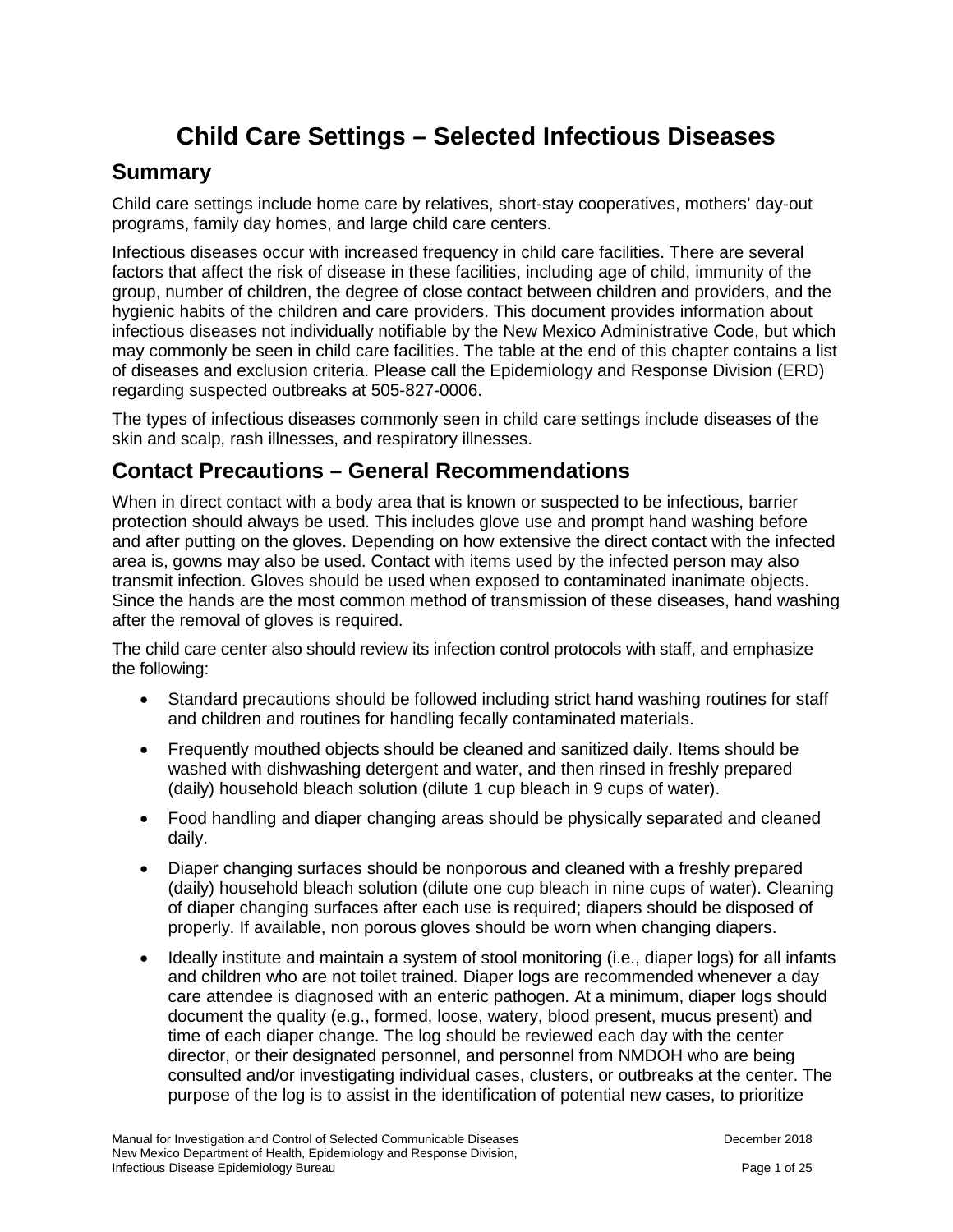testing recommendations, and assist in determining if exclusion of the infant or child is necessary until infection can be ruled out.

• Animals are not recommended for child care centers. However, if an animal is present and has diarrhea, the animal should be isolated from children and taken to a veterinarian for diagnosis and treatment.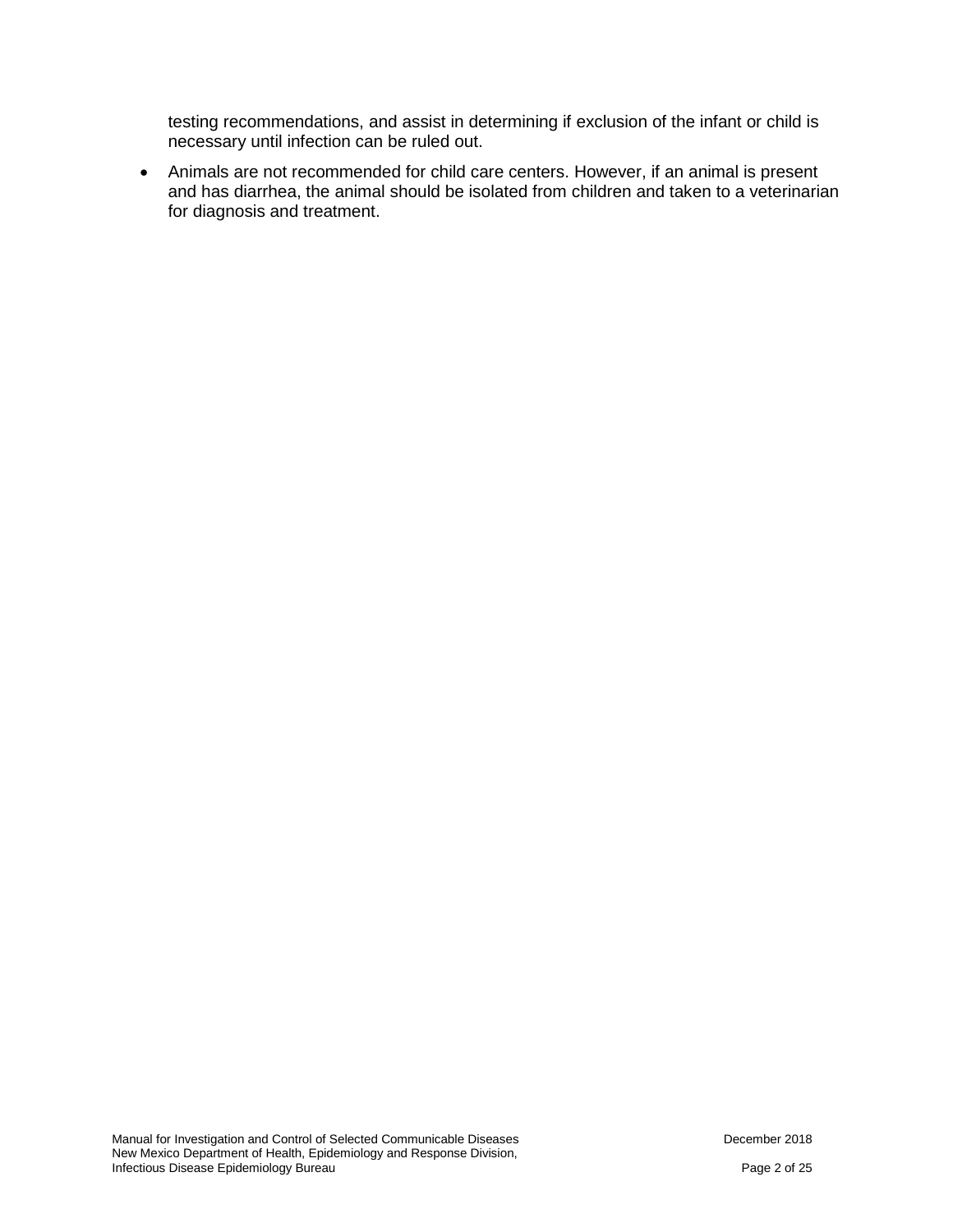# **Skin and Scalp Illnesses**

- ❖ Head Lice
- ❖ Herpes Simplex
- ❖ Impetigo
- ❖ Ringworm
- ❖ Scabies

# **Head Lice –** *Pediculosis capitis*

## **Agent**

*Pediculus humanus capitis* is the human head louse. Adult lice and nymphs (immature lice), feed on human blood. Adult lice deposit their eggs (nits) on hair shafts. Lice from nymph to adult stage, as well as the eggs, are visible on inspection. Adult lice are up to 3mm in length. Outbreaks of head lice are common among children in schools and daycare, affecting all socioeconomic groups. Because there is no evidence that head lice transmit disease, pediculosis is considered a nuisance rather than a health hazard.

## **Transmission**

Reservoir:

Humans.

Mode of Transmission:

Direct contact with an infected person and (uncommonly) objects used by them. Lice are spread by close head to head contact with someone who has head lice. Head lice do not fly or jump; they crawl from place to place.

Period of Communicability:

As long as lice or eggs remain alive on the infected person or on fomites. The adult's life span is approximately one month. Head lice can survive only 1 to 2 days away from the scalp.

## **Clinical Disease**

Incubation Period:

The life cycle is composed of three stages: eggs, nymphs and adult. The incubation period from laying of the eggs to hatching of the first nymph is 6 to 9 days. Mature adult lice capable of reproducing do not appear until 2 to 3 weeks later.

Illness:

Infestation of head lice occurs in head hair. Itching is the most common symptom of head lice, but not always present, particularly when newly arrived to the head. Excoriation and crusting caused by secondary bacterial infection may occur.

#### **Diagnosis Note - Misdiagnosis of head lice infestation is common.**

Proper diagnosis of head lice is the most important step in controlling infestation. Identification of eggs and lice can be done by the naked eye, although adult lice are seldom seen because they move rapidly in dry hair and conceal themselves. Inspect for live lice especially at the hairline, including behind the ears, and the nape of the neck. Most persons with head louse infestation will have between 10 and 20 lice. Lice live near the scalp to feed and to maintain their body temperature. Nits (eggs) are grayish-white round balls that are attached to the hair shaft..

# **Treatment**

Manual for Investigation and Control of Selected Communicable Diseases<br>New Mexico Department of Health, Epidemiology and Response Division, Same Communicable Diseases New Mexico Department of Health, Epidemiology and Response Division, Infectious Disease Epidemiology Bureau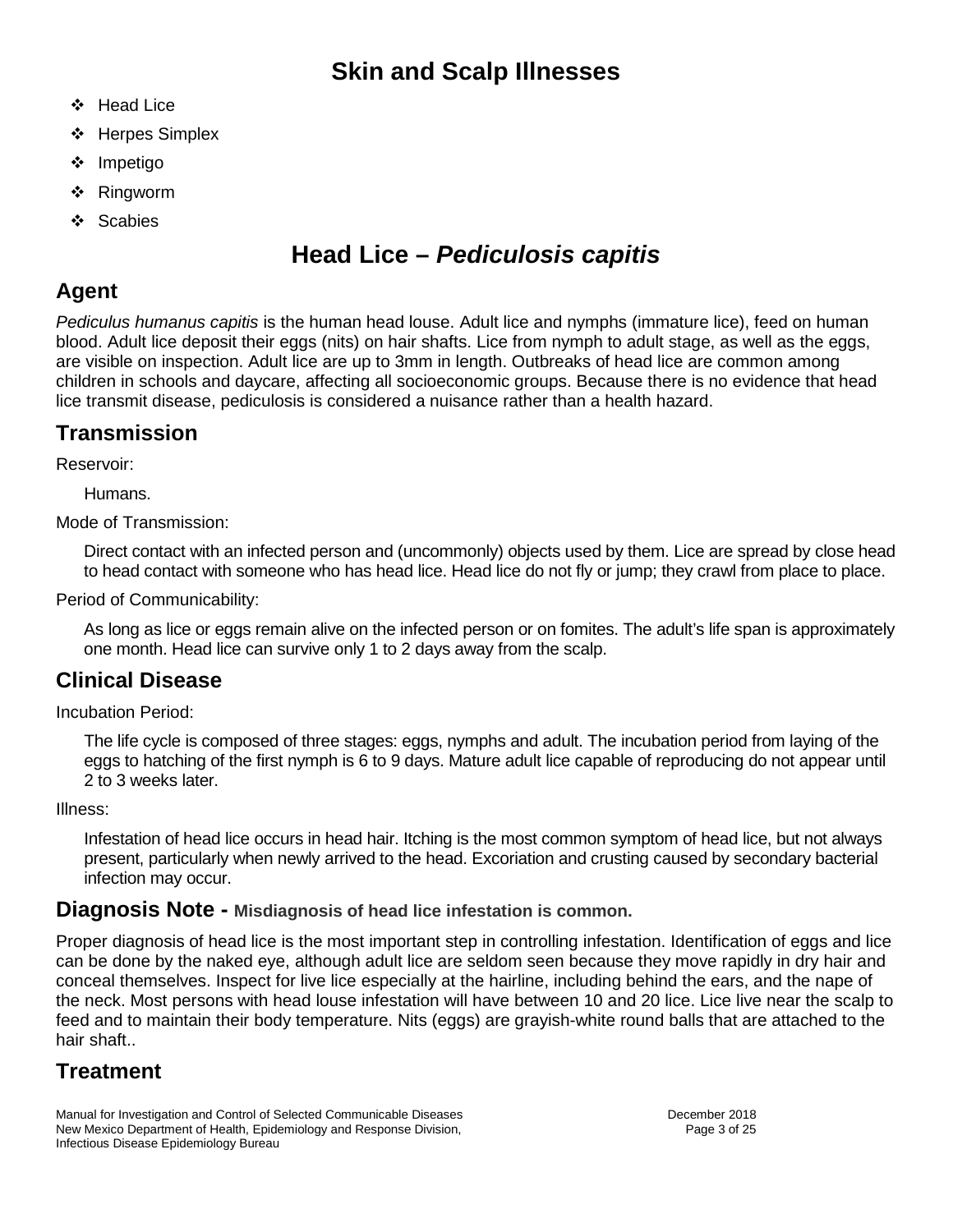Two methods of treatment are commonly used:

- 1. Chemical treatment to kill the lice and nymphs: Chemical treatment has been the first line of defense for many years; consequently, lice have become resistant to insecticides. Pediculoside resistance is approaching 50%. Educate the parent on the proper regime by following the manufacturer's recommendations. Re-treatment at 9-10 days following initial treatment is often recommended with these products especially if signs of the lice are still present. All household members should be checked for live lice and everyone with lice in the household should be treated at the same time.
- 2. Non-chemical treatment: Involves applying hair conditioner to wet washed hair, then combing with a louse comb (special fine toothed comb). The caregiver sections off the hair and removes the lice a section at a time combing from the scalp out. Rinse and dry the hair once the entire head has been combed. Repeat this process every two days over a 10 day period. Recheck the head for reinfestation once a week for one month. If adult lice are found, then restart the combing process with the fine-toothed comb. Check all household members for live lice and nits and treat using this same regime.

Discuss the importance of appropriate treatment of hair. The use of alternative treatments such as olive oil, mayonnaise, margarine, or petroleum jelly has not been evaluated scientifically.

#### **Control Measures**

Facility wide head checks are no longer recommended.

For the home, inspect all other people for live lice.

Bedmates of infested people should be treated prophylactically at the same time as the infested household members and contacts. Prophylactic treatment of other noninfested people is not recommended

**Children should not be excluded or sent home early from school because of head lice.** The "no-nit" policies requiring that children be nit free before returning to school have not been effective in controlling head lice transmission and are not recommended.

Supplemental measures generally are not required to eliminate an infestation. Head lice are only rarely transferred via fomites from shared headgear, clothing, combs, or bedding. Special handling of such items is not likely to be useful. Educating people on transmission, treatment, and management is the best method for controlling head lice.

See Head Lice Fact Sheets [\(English\)](https://nmhealth.org/publication/view/general/5038/) [\(Spanish\)](https://nmhealth.org/publication/view/general/5039/).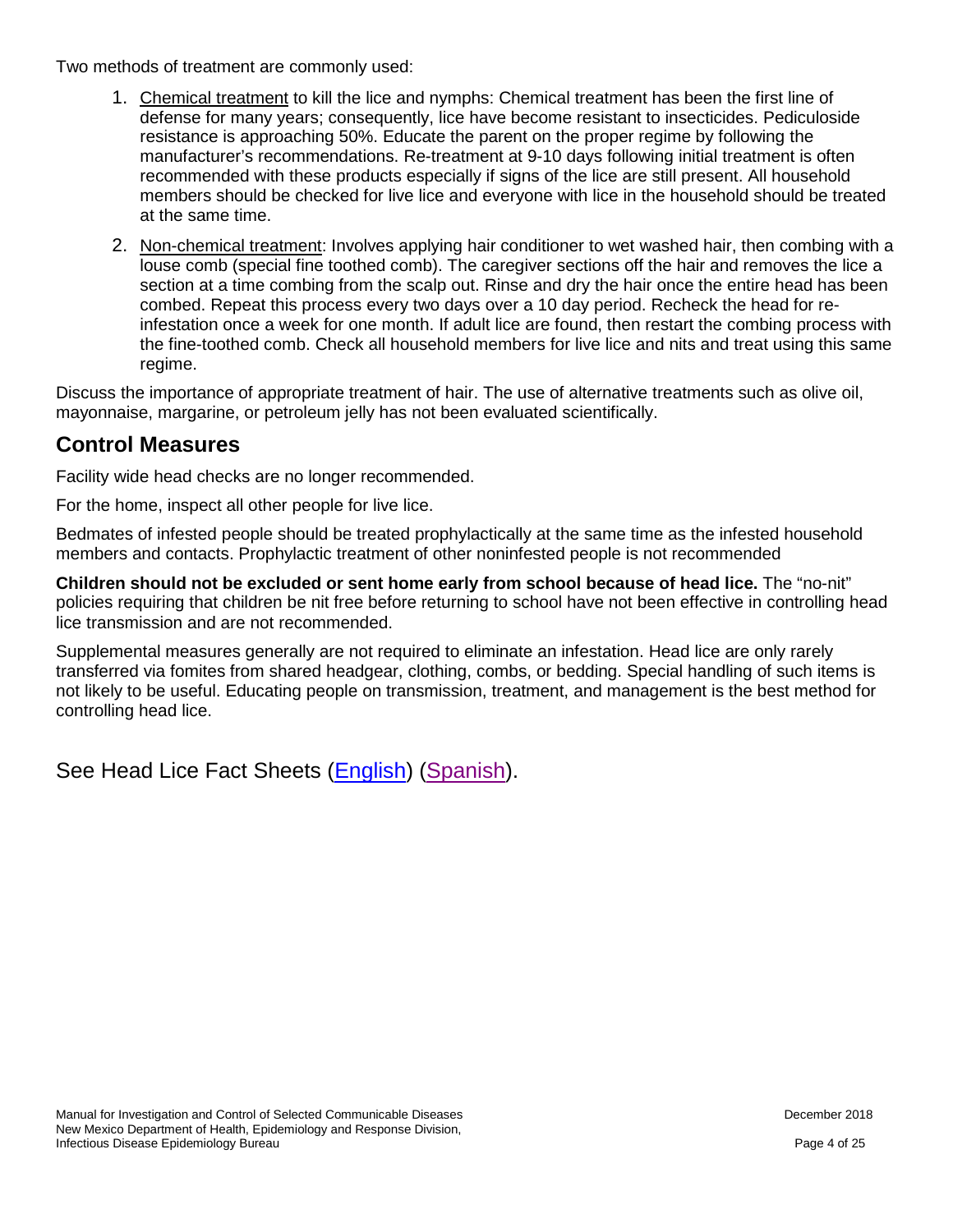# **Herpes Simplex**

# **Agent**

Herpes simplex virus (HSV) is in the virus family Herpesviridae. Herpes simplex type 1 (HSV-1) is the most common cause of oral and non-genital herpes. Herpes simplex type 2 (HSV-2) is the primary cause of genital herpes. However, either type of virus can be found in either body area. HSV-1 oral lesions (or herpes labialis) will be covered in this section.

## **Transmission**

Reservoir:

Humans.

Mode of Transmission:

Direct contact with HSV shed from oral lesions or secretions or from other skin sites, either from symptomatic persons or those shedding the virus asymptomatically.

Period of Communicability:

HSV can be isolated for at least one week and up to 7 weeks after the primary lesion. An infected person may be asymptomatic and still shed and transmit virus, although patients with recurrent infection shed virus for a much shorter period, typically 3 to 4 days.

# **Clinical Disease**

Incubation Period:

Ranges from 2-14 days.

Illness:

Primary infection with HSV1 may be mild and unapparent and occur in early childhood. Gingivostomatitis is the most common clinical manifestation of primary HSV1 infection. Illness is characterized by fever, cervical adenopathy, and ulcers on the mucous membranes of the mouth. After primary infection, HSV persists in neural ganglia for life. The common reactivation of latent infection results in fever blisters or cold sores (herpes labialis) manifesting as superficial clear vesicles on an erythematous base, usually on the face or lips, which crust and heal within a few days. Various forms of trauma, fever, physiologic changes, or intercurrent disease precipitate reactivation.

# **Laboratory Diagnosis**

- Viral culture of fluid from lesions or cold sores, or from the mouth, can be performed though diagnostic testing of oral lesions is not common. Some laboratories offer direct fluorescent staining from scrapings of the base of a lesion.
- Polymerase chain reaction (PCR) testing may be available.
- Serologic tests are not helpful for diagnosing acute HSV infections.

## **Treatment**

Episodes of herpes labialis are self-limited and generally do not require treatment. Recurrent episodes or complicated infections should be referred to the child's healthcare provider for medical management.

# **Control Measures**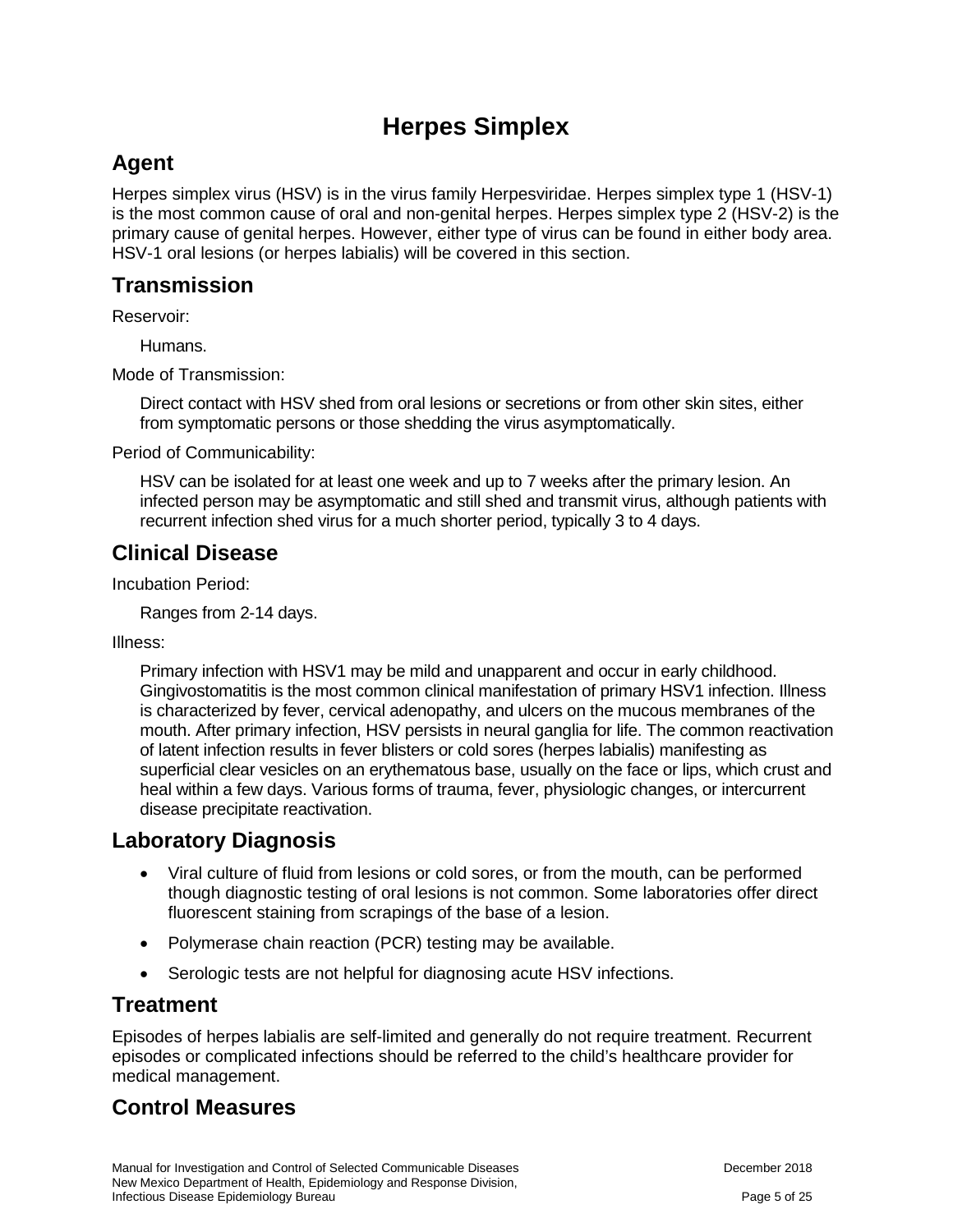- Contact isolation with use of barrier protection (gloves) and proper hand hygiene when in contact with potentially infectious lesions. A bandage over the sore, if possible, will reduce contagiousness. Avoid kissing or sharing cups or bottles with an infected child. Equipment, toys, and dishes used by the child should be cleaned with a disinfectant.
- Exclusion Children with primary HSV gingivostomatitis who do not have control of oral secretions should be excluded from child care until signs and symptoms resolve. There is no exclusion from child care or school for children with simple cold sores (i.e., recurrent HSV).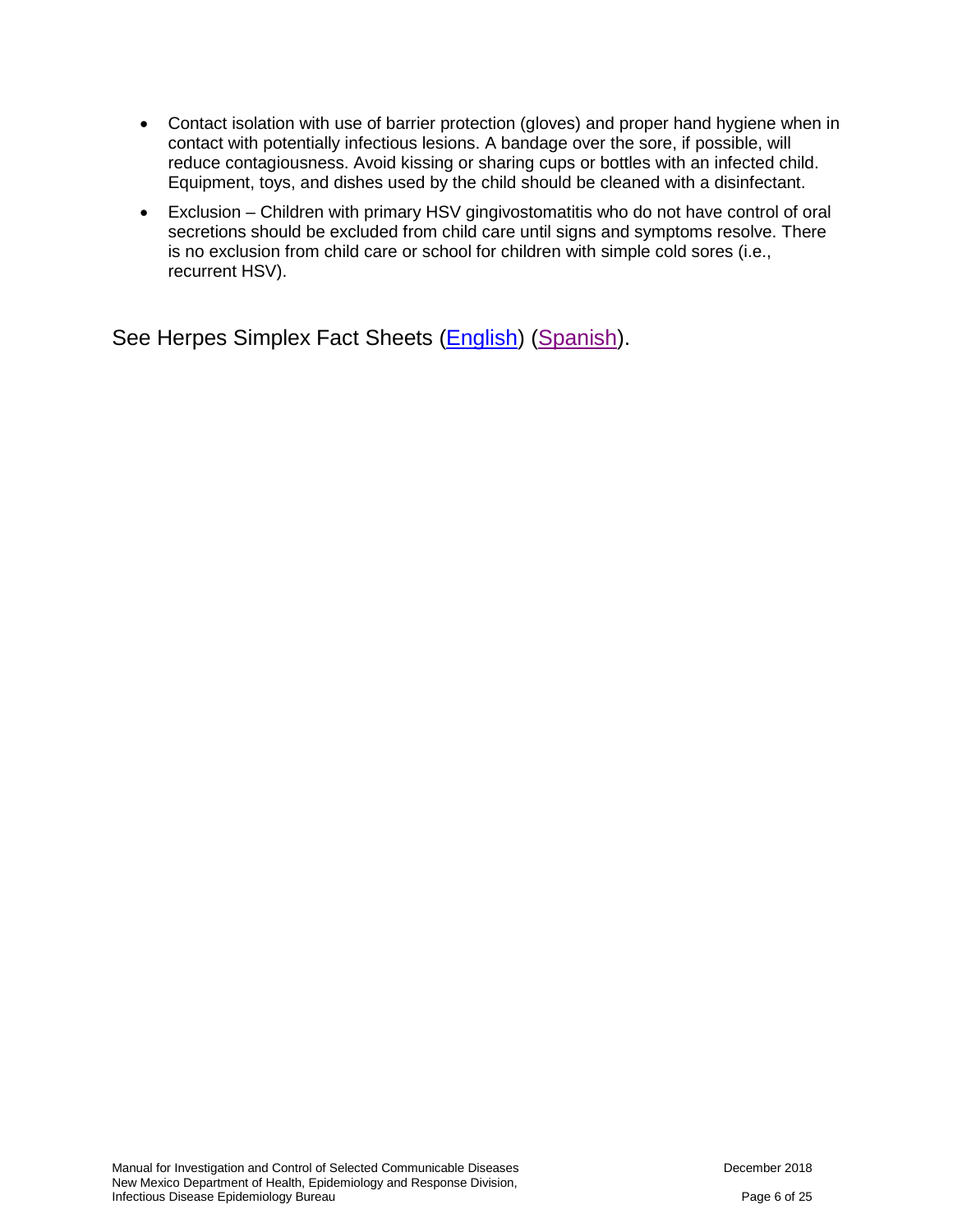# **Impetigo**

# **Agent**

The primary pathogens causing impetigo are *Staphylococcus aureus* and *Streptococcus pyogenes* (group A *Streptococcus* [GAS]).

## **Transmission**

Reservoir:

The only significant reservoir is humans.

Mode of Transmission:

Direct contact with a person with a purulent lesion or who is an asymptomatic carrier of a pathogenic strain. The carrier will be colonized in the nose and throat and transmit the organism by respiratory droplets, or by autoinfection. Hands are the most important mechanism for transmitting infection. Colonization of healthy skin by GAS usually precedes the development of skin infection. Impetigenous lesions occur at the site of breaks in skin such as insect bites or other wounds.

Period of Communicability:

Generally, as long as purulent lesions continue to drain or the carrier state persists.

## **Clinical Disease**

Incubation period:

Streptococcal infections: 7 to 10 days. Staphylococcal infections: 4 to10 days.

Illness:

Flat, red, yellow, crusty or weeping lesions seen commonly on the face and arms. The lesions are usually superficial that proceed through vesicular, pustular and encrusted stages. Bullae may form. Constitutional symptoms are usually absent, although streptococcal skin infections can have serious sequelae such as acute glomerulonephritis.

# **Laboratory Diagnosis**

Routine culturing of impetiginous lesions is not usually indicated.

#### **Treatment**

- In localized skin infections, cleaning the area and applying appropriate topical antimicrobial ointment.
- Systemic antimicrobial therapy is usually not indicated unless an infection spreads significantly or there is impetigo in multiple family members or child care attendees.
- Treatment decisions must be made by the patient's health care provider.

## **Control Measures**

• Contact precautions using barrier protection (gloves) and good hand hygiene when in contact with the lesions. Hand washing after the removal of gloves is required. Cover the lesion with a bandage. Properly dispose of wound dressings.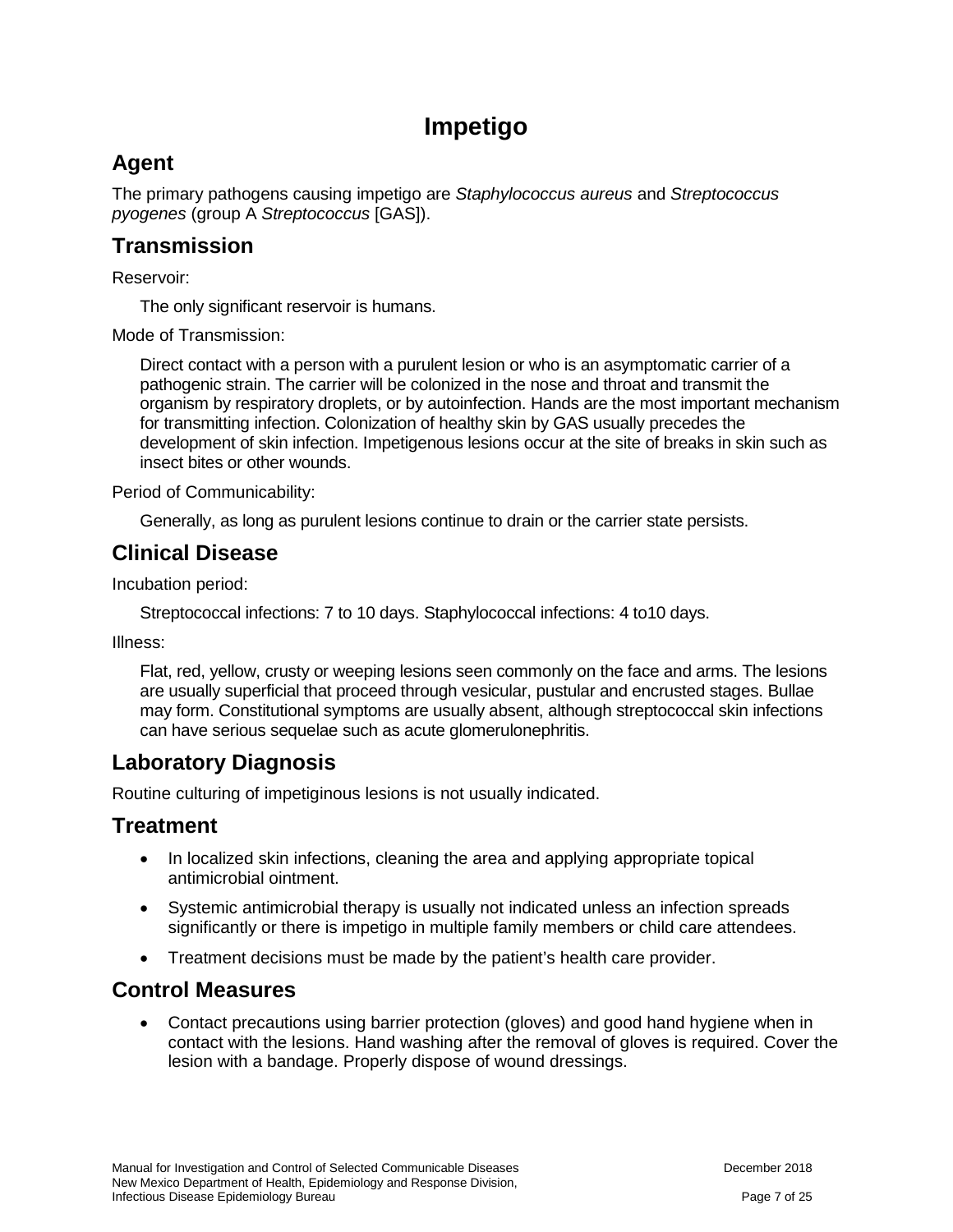• Exclusion - A child with impetigo should be excluded from child care until at least 24 hours after beginning appropriate topical and/or systemic antimicrobial therapy. Close contact with other children during this time should be avoided.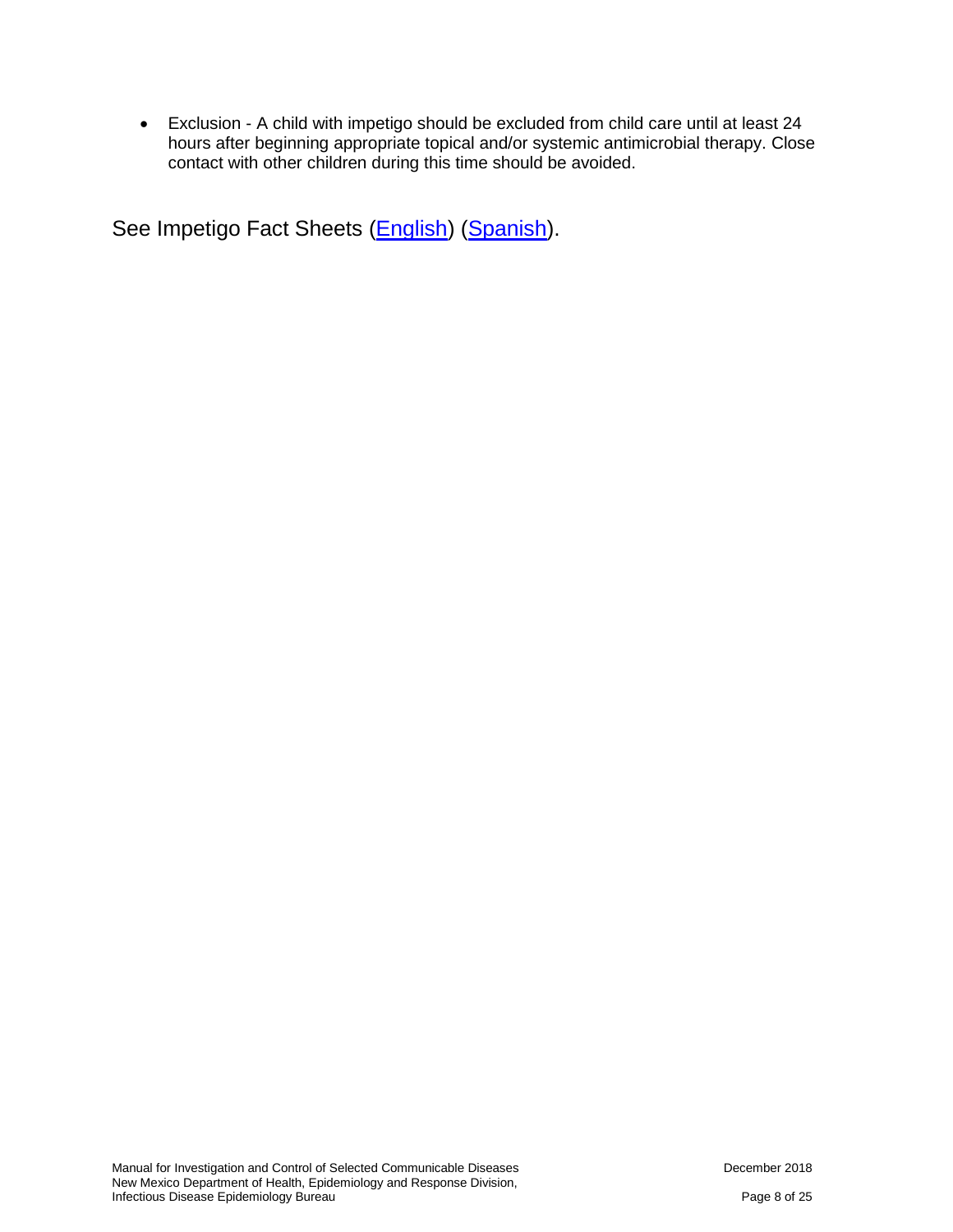# **Ringworm**

Ringworm is a common skin infection that is caused by a fungus. It's called "ringworm" because it can cause a circular rash (shaped like a ring) that is usually red and itchy. Other names for ringworm are based on its location on the body.

- $\div$  Tinea pedis (Athlete's foot) infection of the foot
- $\div$  Tinea corporis infection of body

## **Tinea capitis – infection of the scalpAgent**

Various fungal species of *Microsporum, Epidermophyton* and *Trichophyton*.

## **Transmission**

Reservoir:

Humans and animals, especially dogs, cats, and cattle. The fungus grows best in warm, moist areas.

Mode of Transmission:

Skin-to-skin contact from infected people or animals; or contact from personal items like combs, contaminated clothing or hats, bedding and towels, and shower or pool surfaces.

Period of Communicability:

As long as lesions are present; viable fungus may persist on contaminated materials for long periods.

## **Clinical Disease**

Incubation Period:

Symptoms typically appear between 4 to 14 days following exposure.

Illness:

Tinea lesions are generally circular, reddish, crusty, and scaly, with a vesiculopapular border; they occur on the face, scalp, and body. Lesions are often itchy. Tinea capitus may present with patchy areas of dandruff-like scaling and hair loss; discrete areas of hair loss with stubs of broken hair; numerous scaly pustules; or a kerion (boggy mass).

## **Laboratory Diagnosis**

Fungal culture and potassium hydroxide wet mount of scrapings from skin lesions.

#### **Treatment**

- Tinea corporis and tinea pedis are treated with either topical or systemic antifungal therapy.
- Tinea capitis requires systemic antifungal treatment, usually with oral griseofulvin for at least four weeks. Selenium sulfide shampoo is also often used as adjunctive therapy.

Treatment options can be found in the American Academy of Pediatrics. In: Kimberlin, DW, *et al* eds. Red Book: 2018 Report of the Committee on Infectious Diseases. 31st ed. Itasca, IL: American Academy of Pediatrics; 2018.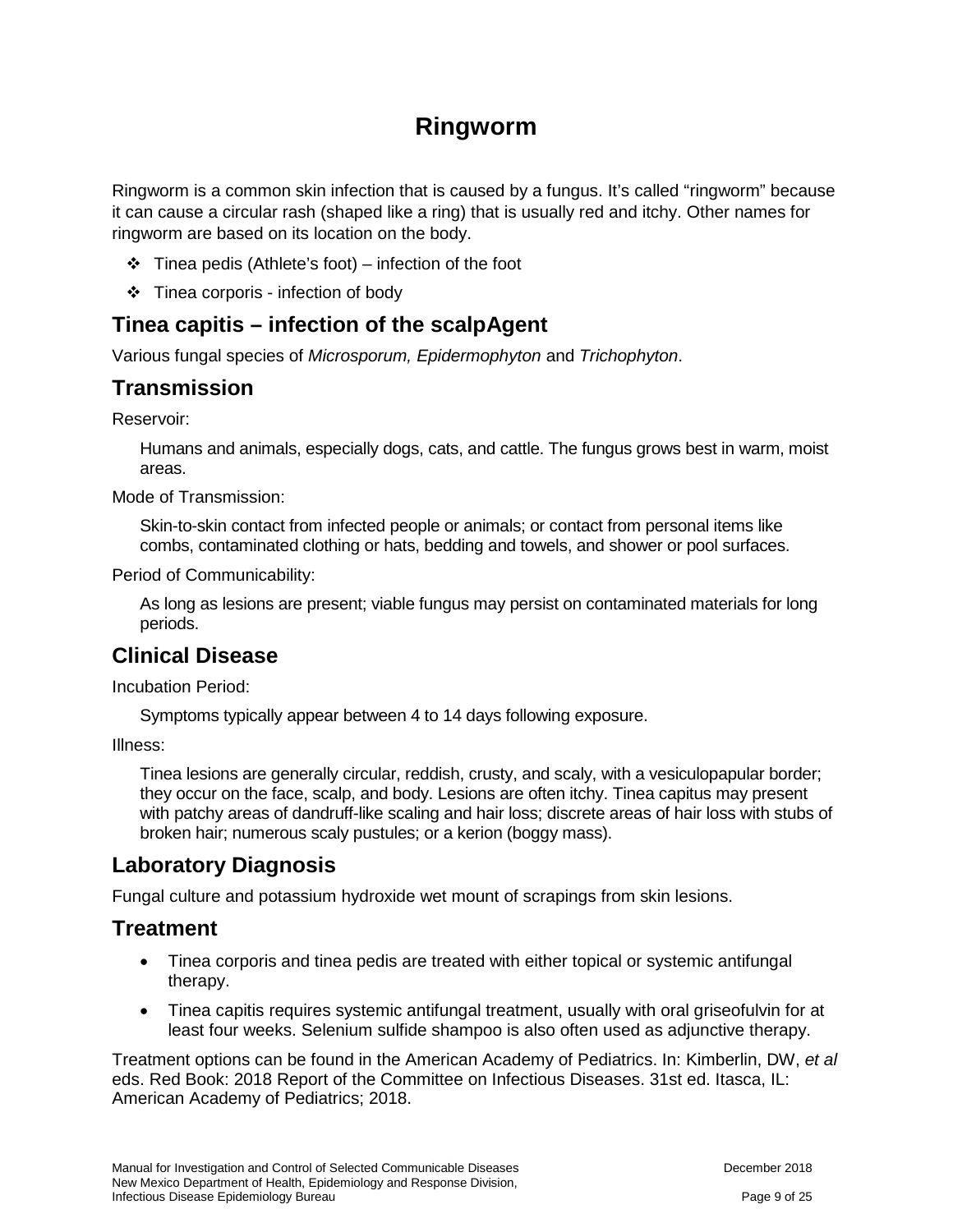## **Control Measures**

- Contact isolation with the use of barrier protection (gloves) and proper hand hygiene when exposed to potentially infectious lesions. A bandage over the sore is recommended.
- Decontaminate sports equipment or wading pools where the fungus may grow.
- Discourage sharing towels, clothing, combs, brushes or hair ribbons.
- Since pets can be the source of infection, have the family pet evaluated by a veterinarian.
- Educate the children and parents about the method of transmission.
- Exclusion Children receiving treatment for tinea infections may attend child care or school. Patients with active infection should avoid public areas conducive to transmission (e.g., swimming pools or gymnasiums.)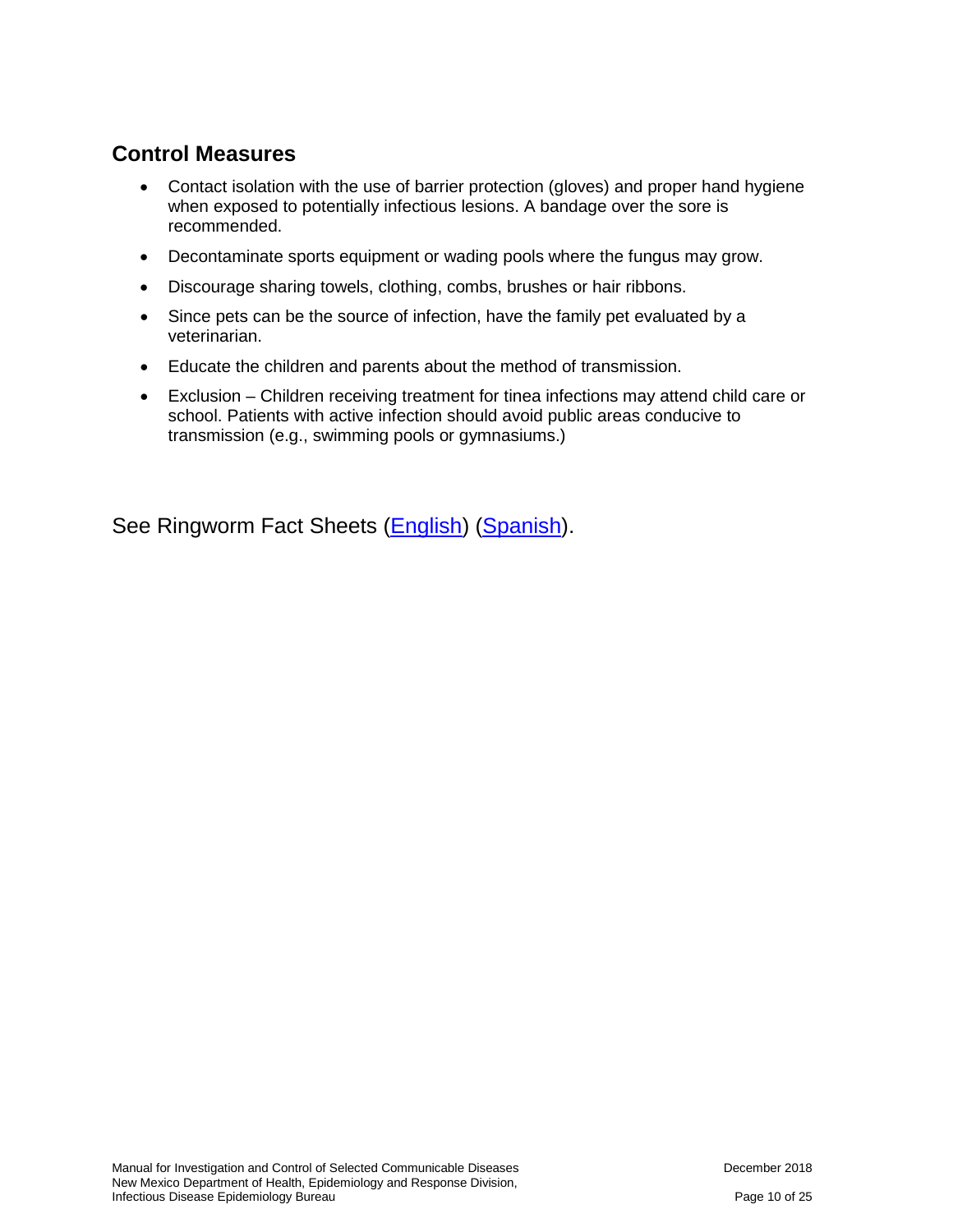# **Scabies**

# **Agent**

*Sarcoptes scabiei* is the main cause of human scabies. The mite has no separate existence off the human body (an obligate parasite).

# **Transmission**

Reservoir:

Humans are the source of infestation. Other mites of animals may live on humans but do not reproduce on them.

Mode of Transmission:

Direct, prolonged, close contact with infested skin. Can be acquired during sexual contact.

Period of Communicability:

Until mites and eggs are destroyed by treatment. Ordinarily this is after one or two courses of treatment given a week apart.

# **Clinical Disease**

Incubation Period:

Four to six weeks in people without previous exposure. People who have had previous infestations develop symptoms 1-4 days after re-exposure due to sensitization.

Illness:

Lesions caused by an infestation of mites are characterized by an intensely pruritic, red, vesiculopapular eruption caused by the adult female mites burrowing under the skin to lay eggs. The scabies burrow appears as a gray or white threadlike line. Lesions are commonly found on the finger webs, wrists and elbows, axillary folds, waistline, thighs, naval, genitalia, nipples, abdomen and lower portion of the buttock. In children younger than two years old, the head, neck, palms and soles may be involved. The itching is worse at night and secondary bacterial infections may occur due to group A *Streptococcus* or *Staphylococcus aureus*.

# **Laboratory Diagnosis**

Diagnosis may be established by scraping the mite from its burrow and identifying it microscopically. Often times the burrows have been destroyed by scratching. Prior application of mineral oil or water to the skin facilitates collection of scrapings.

# **Treatment**

- Treatment of choice is topical application of 5% permethrin (Elimite  $\mathcal{B}$ ), particularly for infants (greater than two months of age), children, and pregnant or nursing women. Apply cream to all portions of the body and wash off by bathing 8-14 hours later. Special attention should be given to trimming fingernails and application of treatment in that area.
- After the cleansing bath is taken, a change is made to clean clothing (and bed sheets). Itching may persist several weeks even with successful treatment. Use of oral antihistamines or topical corticosteroids can help relieve itching. Topical or system antimicrobial therapy is indicated for secondary bacterial infections of excoriated lesions.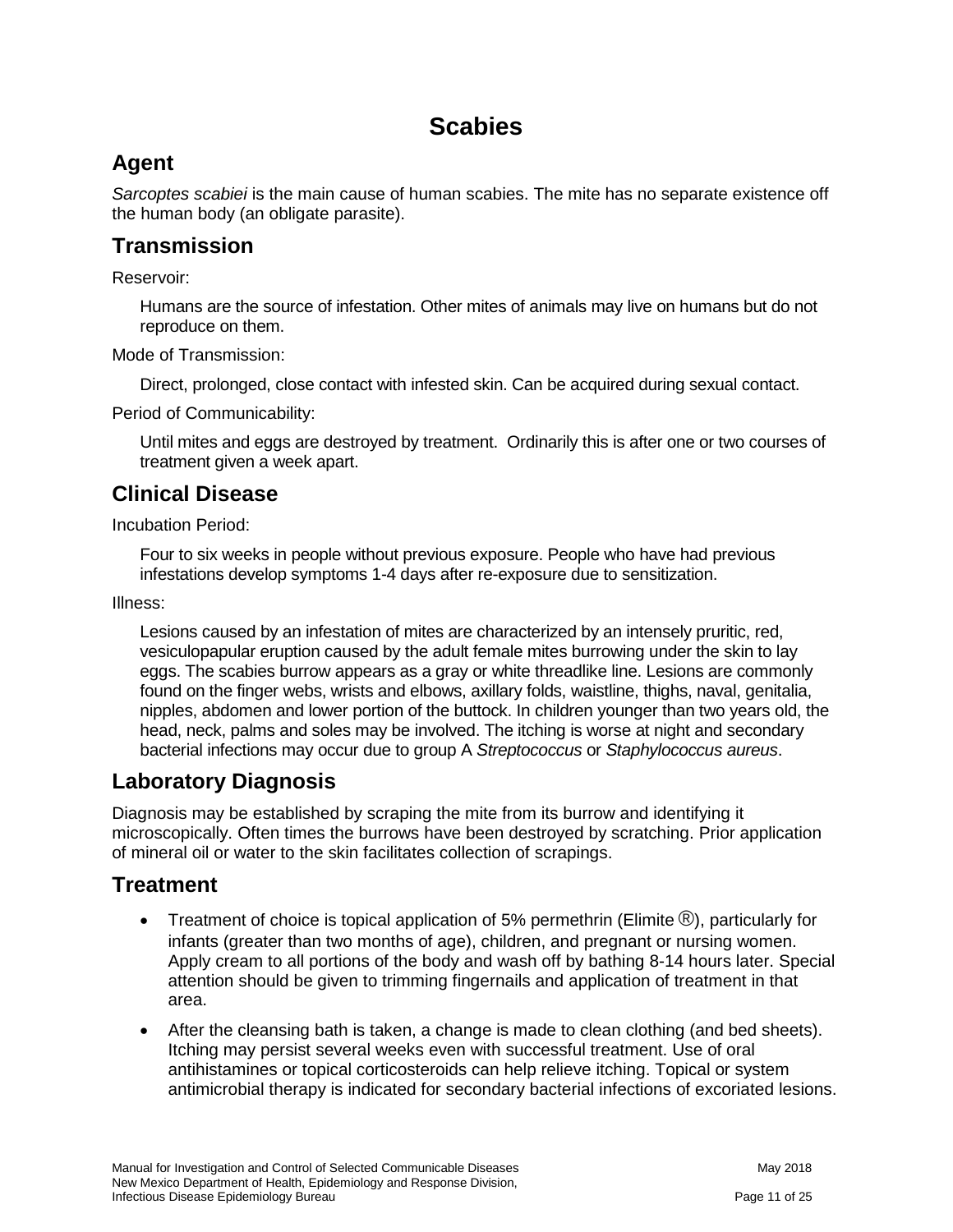- Because of safety concerns and availability of other treatments, Lindane should not be used for treatment of scabies.
- All treatment decisions should be made by the patient's health care provider. Oral medications may be available after consultation with a healthcare provider.

#### **Control Measures**

- Exclude child from child care until the day after treatment has been completed.
- All members of the household should be treated at the same time to prevent reinfestation. Manifestations of scabies infestations can appear as late as two months after exposure, during which infected persons can transmit scabies.
- Launder clothing and bed sheets (hot cycle in washer and dryer) used by the patient during the three days prior to initiation of treatment. Items that cannot be washed should be isolated in plastic bags for 7 days. The mites do not survive more than 3-4 days without skin contact.
- Environmental disinfection is unnecessary and unwarranted.
- For scabies among hospitalized patients, contact precautions are recommended until the patient has been treated with an appropriate scabicide.

See Scabies Fact Sheets [\(English\)](https://nmhealth.org/publication/view/general/5042/) [\(Spanish\)](https://nmhealth.org/publication/view/general/5043/).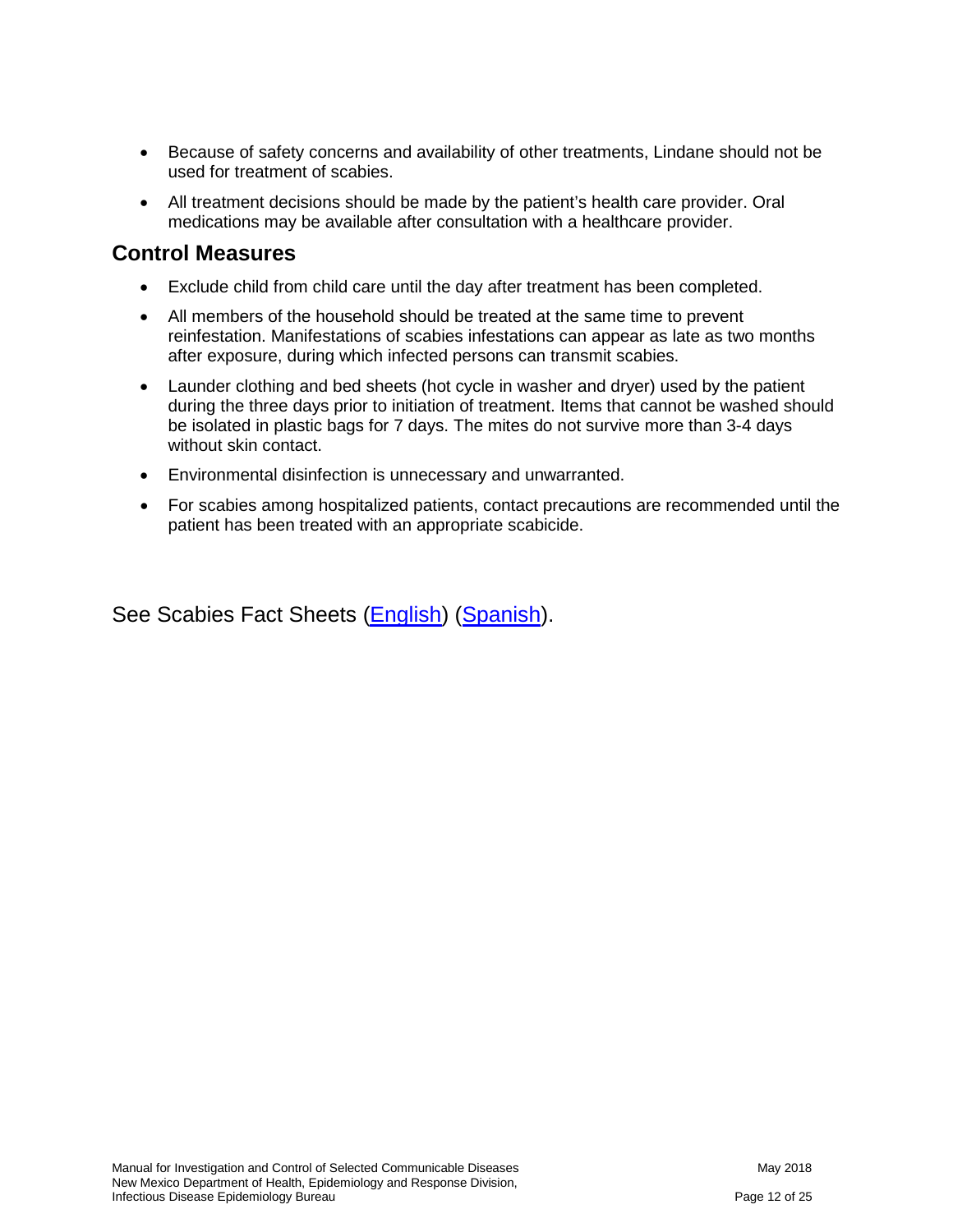# **Rash Illnesses**

- Fifth disease
- ❖ Hand, foot, and mouth syndrome
- ❖ Scarlet fever (under respiratory infections section)

# **Fifth Disease**

# **Agent**

Human parvovirus B19.

### **Transmission**

Reservoir:

Humans.

Mode of transmission:

Person to person presumably by contact by with respiratory secretions. Rarely transmitted by blood transfusion, direct contact with contaminated blood, or in-uterus transmission from mother to fetus.

Period of communicability:

Greatest before onset of rash and usually noninfectious by the time of rash onset, and/or joint symptoms. Persons with aplastic crisis remain infectious for about a week after onset of symptoms. Persons with immune impairment may remain infectious for a prolonged period.

## **Clinical Disease**

Incubation period:

Usually 4-14 days, but can be up to 21 days.

Illness:

Illness in children is usually mild with a prodrome consisting of low grade or no fever, mild constitutional, respiratory or gastrointestinal signs/symptoms. Slightly raised confluent erythema of the cheeks produces a "slapped cheek" appearance. A faint pink maculopapular rash on the trunk and extremities has a variable, lacy or reticular appearance. This rash may come and go for days to weeks; it tends to appear when the child is hot from sunlight or a bath. Adults may not have a rash, but about 50% have arthralgias or inflammatory arthritis that may last for a few days or persist weeks or months to years. Up to 20% of infected persons have no symptoms.

Hepatitis and myocarditis have been reported in association with parvovirus B19 infection. Persons with chronic hemolytic anemia such as sickle-cell disease may have a transient aplastic crisis as a result of parvovirus B19 infection. Persons with impairment of immune function (such as HIV infection) may develop persistent parvovirus B19 infection with chronic anemia or leukopenia. Transplacental infection of the fetus occurs in about 10% of cases of maternal infection during the first half of pregnancy; fetal demise or stillbirth is associated with fetal hydrops (anemia leading to heart failure). An increased risk of congenital anomalies is not reported.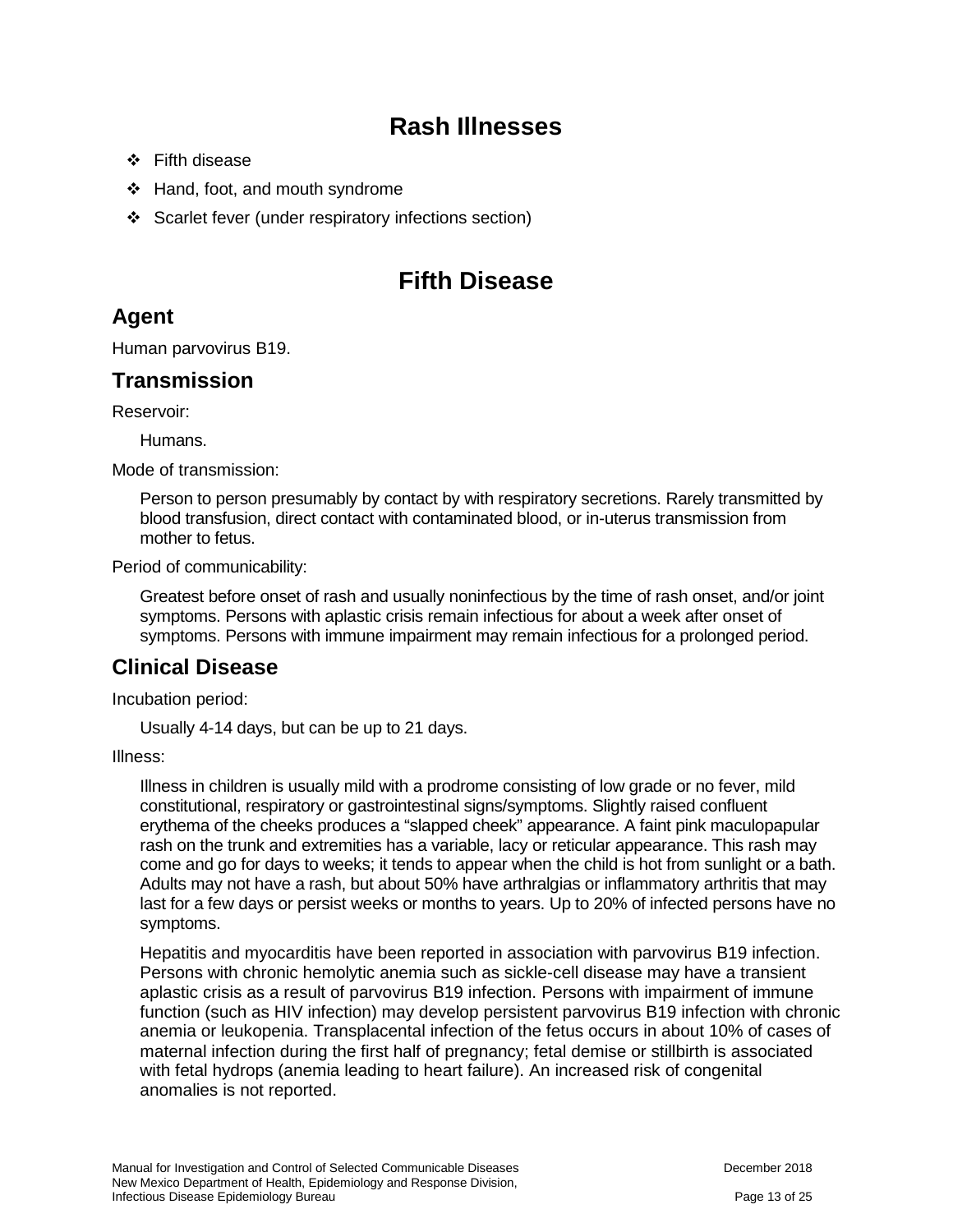### **Laboratory Diagnosis**

- Direct detection of parvovirus B19 antigen or deoxyribonucleic acid (DNA) (e.g., polymerase chain reaction (PCR)) in serum or other clinical specimens.
- Detection of parvovirus B19-specific IgM antibody in serum (positive in 90% or more of patients at time of acute illness).

#### **Treatment**

- Supportive care for most patients.
- Transfusion may be required for patients with aplastic crisis.
- Chronic infection in immunodeficient patients has been treated with intravenous immunoglobulin.
- Concurrent infection with hydrops fetalis has been treated with intrauterine blood transfusions.

### **Surveillance**

Case Definition:

Formal case definition not established.

#### Reporting:

Not a reportable condition.

#### **Control Measures**

- Children with a rash from fifth disease may attend child care or school since they are not infectious at the time of rash development.
- Transmission of parvovirus B19 is likely reduced through standard cleaning and adherence to recommended hand hygiene practices in childcare settings.
- Pregnant staff should be informed of the potential risks to the fetus of parvovirus B19 infection and about preventive measures to reduce those risks (e.g., adherence to infection control procedures; do not care for immunocompromised patients with chronic parvovirus infection or patients with parvovirus B19-associated aplastic crisis).
- Pregnant women in contact with cases may wish to evaluate their parvovirus B19 immune status.
- The childcare center should identify attendees and staff at increased risk of complications of infection, including persons with chronic hemolytic anemia (most commonly sickle-cell disease) or impaired immune function. These individuals should see a health care provider if they develop signs/symptoms.

See Fifth Disease Fact Sheets [\(English\)](https://nmhealth.org/publication/view/general/5044/) [\(Spanish\)](https://nmhealth.org/publication/view/general/5045/).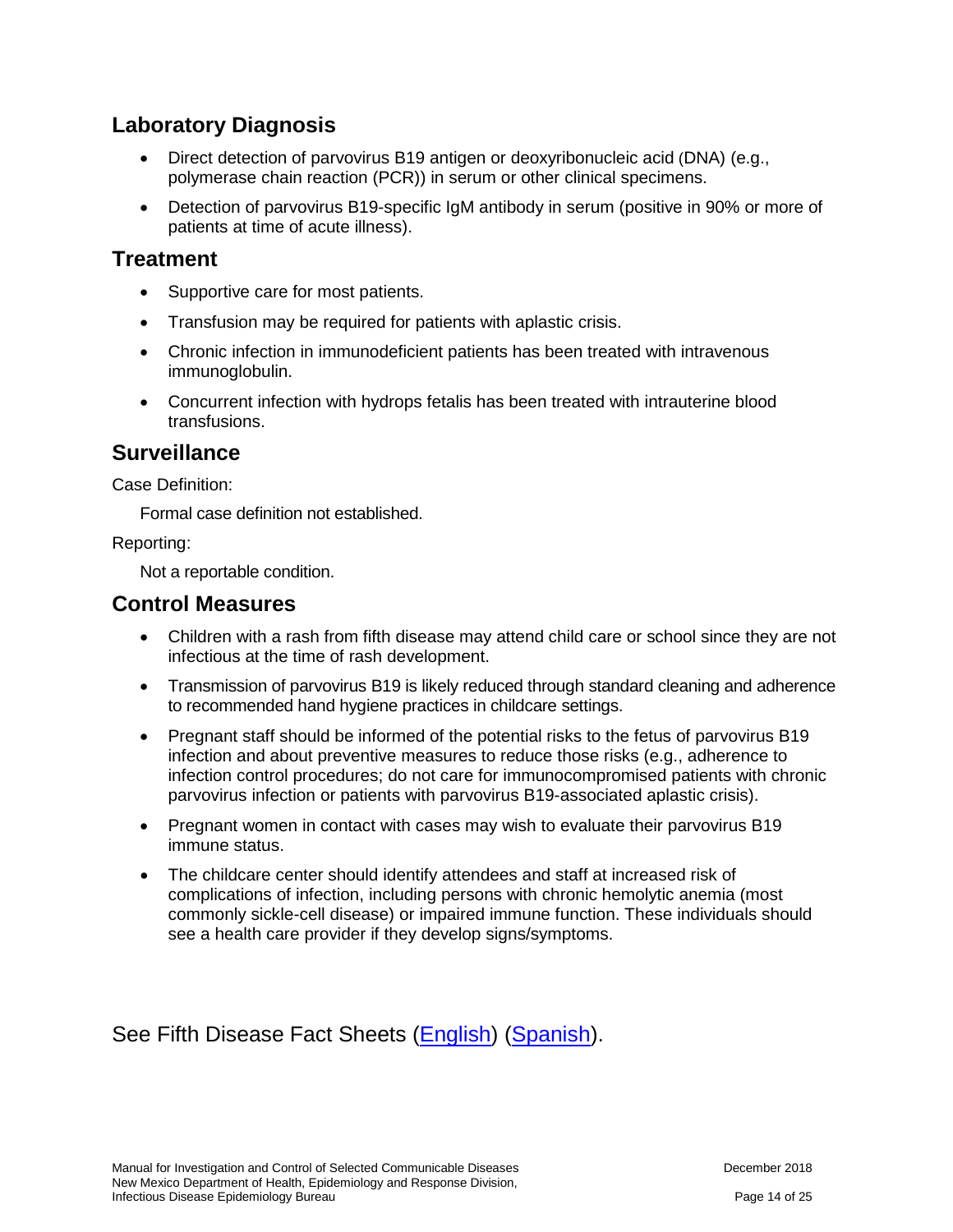# **Hand, Foot, and Mouth Syndrome**

# **Agent**

Hand, foot, and mouth disease (HFMD) is caused by viruses that belong to the Enterovirus genus (group). This group of viruses includes polioviruses, coxsackieviruses, echoviruses, and enteroviruses. Coxsackievirus A16 is the most common cause of hand, foot, and mouth disease in the US, but other coxsackieviruses have been associated with the illness. Enterovirus 71 has also been associated with hand, foot, and mouth disease particularly during outbreaks of HFMD.

# **Transmission**

Reservoir:

Humans.

Mode of Transmission:

Most commonly via direct contact with nose and throat secretions and feces of infected persons or through contact with contaminated objects or surfaces.

Less frequently, transmission can occur after swallowing contaminated recreational water sources, like swimming pools. There can also be transmission during the prenatal and peripartum periods.

Period of Communicability:

Respiratory tract viral shedding usually lasts for less than a week of acute infection. Fecal shedding can last for several weeks.

# **Clinical Disease**

Incubation period:

Usually 3 to 6 days.

Illness:

Exanthem consisting of diffuse oral papulovesicular or ulcerative lesions. An exanthem consisting of papulovesicular lesions also may be present on the palms and soles, and other areas of the skin.

## **Laboratory Diagnosis**

Diagnosis is usually clinical. Coxsackievirus can be isolated in viral cultures and polymerase chain reaction (PCR) are available to detect enteroviruses.

## **Treatment**

Supportive.

## **Control Measures**

- Wash hands often with soap and water, especially after changing diapers and using the toilet.
- Clean and disinfect frequently touched surfaces and soiled items, including toys.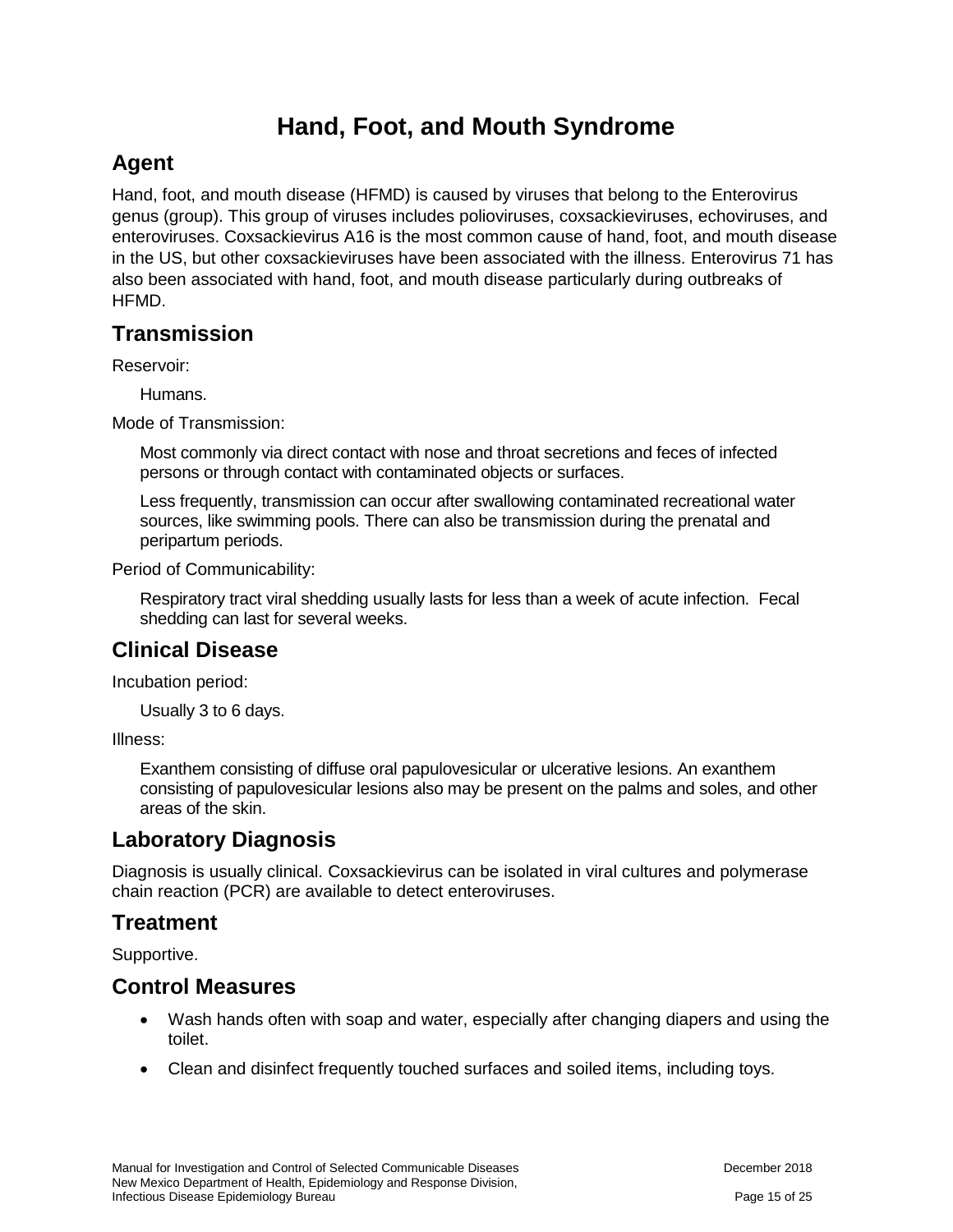• Avoid close contact such as kissing, hugging, or sharing eating utensils or cups with people with hand, foot, and mouth disease.

Children with hand, foot, and mouth syndrome do not need to be excluded from child care unless they are unable to control their oral secretions.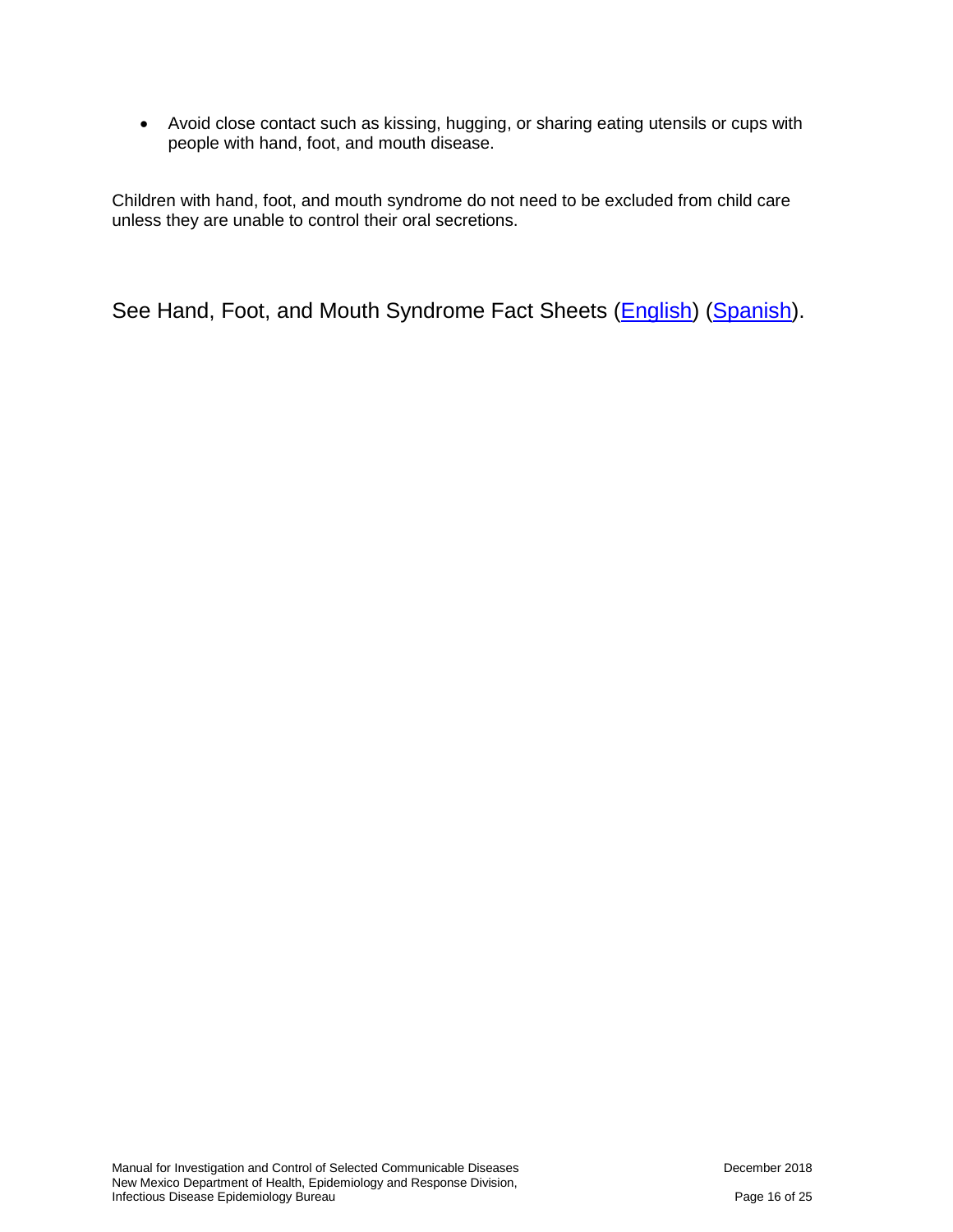# **Respiratory Infections**

- Conjunctivitis
- ❖ Acute viral upper respiratory tract disease
- Noninvasive Group A Streptococcal infection (e.g. 'strep throat' (pharyngitis), scarlet fever)
- ❖ Viral meningitis

# **Conjunctivitis**

## **Agent**

- Viral most common; caused by several different viruses, including adenovirus and enterovirus. Conjunctivitis caused by viral agents usually occurs in outbreaks.
- Bacterial Numerous, including: *Haemophilus influenzae* (non-type b); *Streptococcus pneumoniae*; *Staphylococcal aureus*; *Moraxella catarrhalis*; *Neisseria meningitidis*. In newborn infants: *Chlamydia trachomatis* and *Neisseria gonorrhoeae* are important pathogens.

### **Transmission**

Reservoir:

Humans.

Mode of Transmission:

Direct or indirect contact with the eye secretions of an infected person, or contaminated surfaces or inanimate objects. With viral conjunctivitis, person to person transmission is most noticeable in families, where high attack rates often occur.

Period of Communicability:

Bacterial – During the course of the active infection. Viral – for adenovirus from late in the incubation period to 14 days after onset; for enterovirus at least four days after onset.

## **Clinical Disease**

Incubation Period:

Bacterial – 24-72 hours. Viral – for adenovirus infection, 2-14 days with an average of 8 days; for enterovirus infection, 24-72 hours.

Illness:

Bacterial - excessive tearing, irritation, blood-shot eyes followed by edema of lids and mucopurulent discharge; blurring of vision or photophobia may occur. Viral – sudden onset of redness, swelling, and pain often in both eyes; inflammation of conjunctivae; edema of the lids and periorbital tissue.

## **Laboratory Diagnosis**

Often made clinically, but culture of eye drainage can be performed.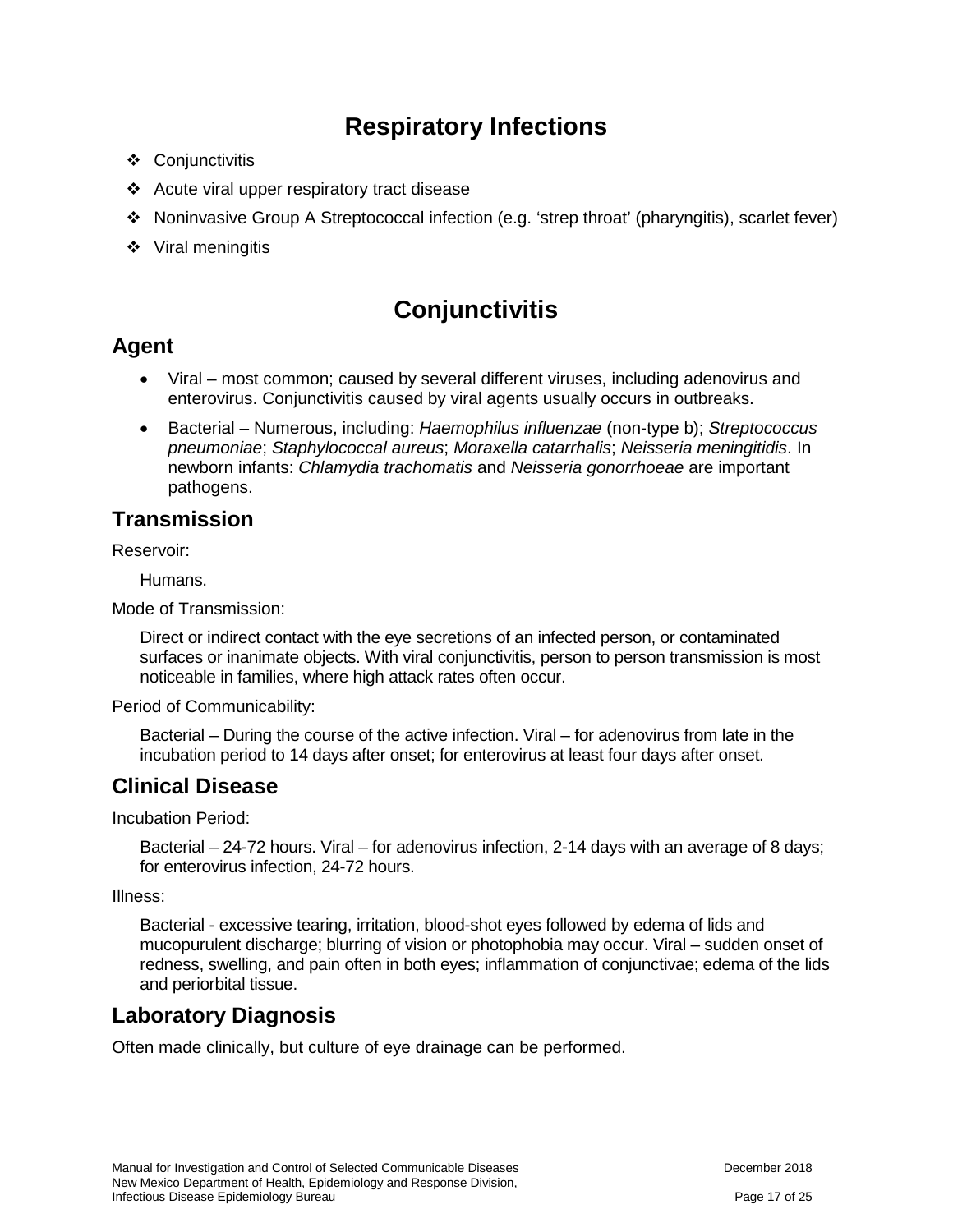# **Treatment**

Bacterial:

Local application of an antimicrobial ointment or drops. Oral antimicrobial agents are also effective.

Viral:

Conjunctivitis attributable to adenoviruses or enteroviruses is self-limited and requires no specific antiviral therapy. Supportive treatment only.

## **Control Measures**

- Personal hygiene and good hand washing should be emphasized.
- Discourage sharing of personal items like towels, eye or sun glasses or eye make-up.
- Ensure proper disposal of tissues containing eye or nasal drainage.
- Prompt evaluation and treatment of family members of infected person is recommended.
- Proper disinfection of all medical and eye examining equipment is recommended.
- Ensure prompt hand washing before and after eye treatment, administering eye drops or cleansing.
- Exclusion For schools—except when viral or bacterial conjunctivitis is accompanied by systemic signs of illness, infected children should be allowed to remain in school once any indicated therapy is implemented, unless their behavior is such that close contact with other students cannot be avoided. For child care—conjunctivitis without fever and without behavioral change does not necessitate exclusion. If two or more children in a group care setting develop conjunctivitis in the same time period, seek advice from the program's health consultant or public health authority.

See Conjunctivitis Fact Sheets [\(English\)](https://nmhealth.org/publication/view/general/5165/) [\(Spanish\)](https://nmhealth.org/publication/view/general/5166/).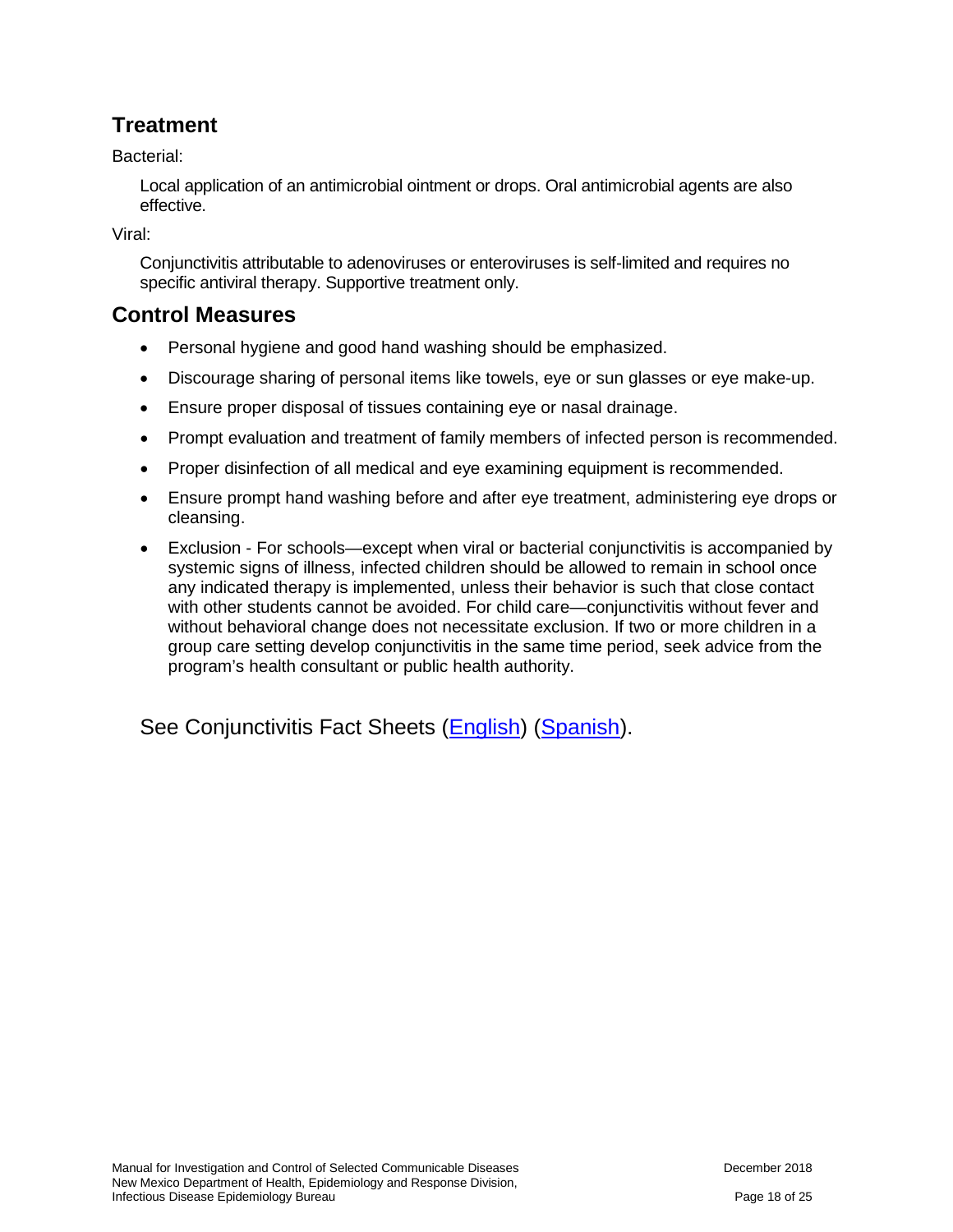# **Acute Viral Upper Respiratory Tract Disease**

# **Agents**

Many viruses, including rhinoviruses, coronaviruses, parainfluenza viruses, respiratory syncytial virus (RSV), influenza, adenoviruses, and enteroviruses.

### **Transmission**

Reservoir:

Humans.

Mode of Transmission:

Direct oral contact, by droplet, or by inhalation of airborne droplets; indirectly by hands and contact with articles freshly soiled by discharges of nose and throat of infected person. Contaminated hands carrying virus to the mucous membranes of the eye and nose transmit rhinovirus, RSV, and other similar viruses.

Period of Communicability:

Varies by agent; generally most infectious just prior to and during active disease, but shedding of some agents can continue for three weeks.

## **Clinical Disease**

Incubation Period:

Varies by agent; generally several days.

Illness:

An acute infection of the upper respiratory tract characterized by nasal discharge, sneezing, lacrimation, irritated nasopharynx, sore throat, and malaise lasting 2-7 days. Includes conditions such as the common cold, pharyngitis, laryngitis, croup, influenza. Some agents (particularly RSV and influenza) can cause lower airway disease, such as pneumonia and bronchiolitis.

#### **Laboratory Diagnosis**

Reverse transcriptase-polymerase chain reaction (RT-PCR) testing, viral cultures or various antigen tests can be used for diagnostic purposes. Nasopharyngeal swabs or washings are used for diagnostic testing.

## **Treatment**

Potential treatment depends on etiology. For the milder forms of viral respiratory illness, supportive treatment is recommended, which may include an antipyretic, an antihistamine, an antitussive, or an analgesic. For more severe illness, it is important for children to be evaluated by their medical provider. There are specific therapies for certain upper respiratory infections, such as influenza. Indiscriminate use of antibiotics for these viral illnesses is discouraged.

## **Control Measures**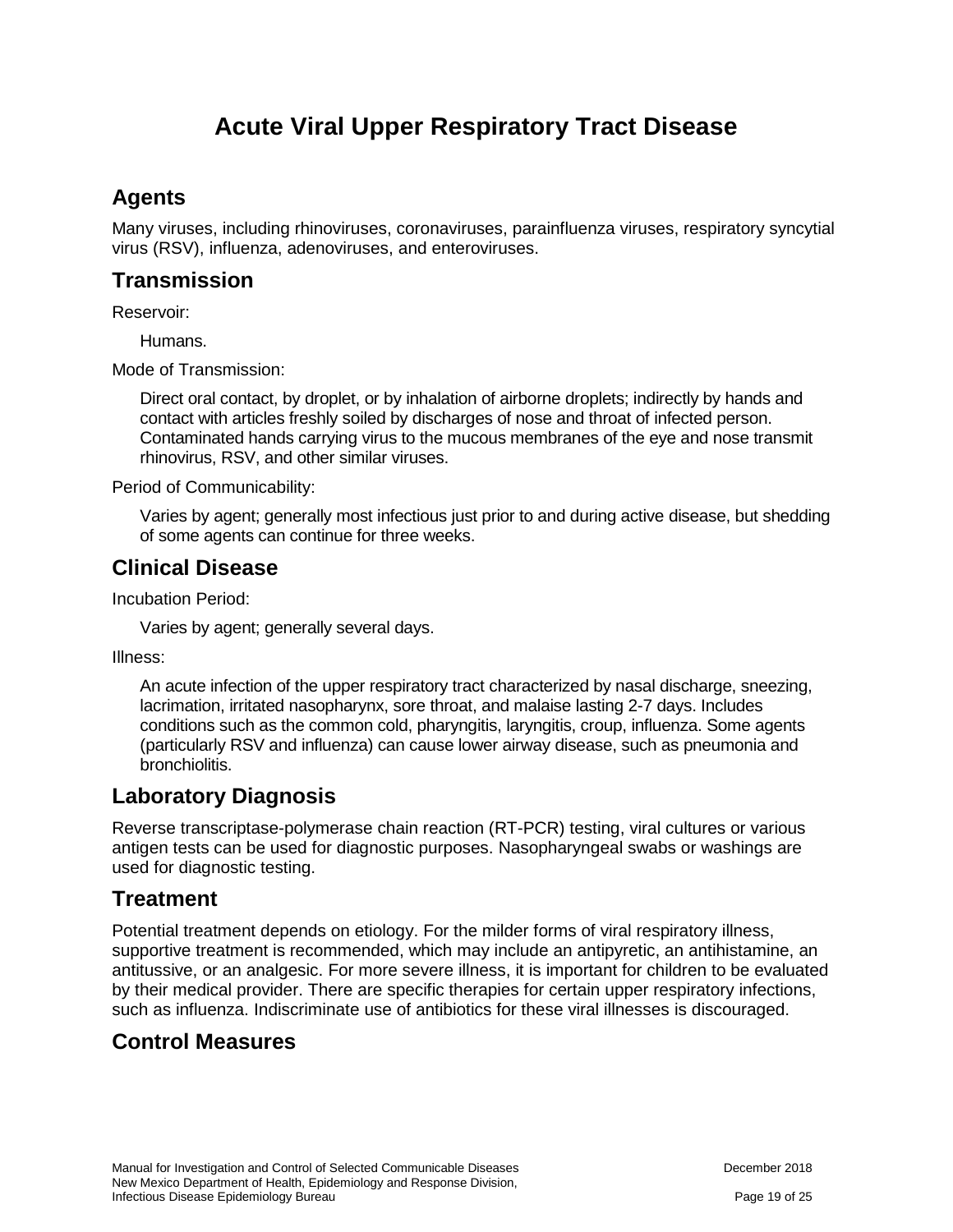- Hand washing is the most effective method of prevention of transmission of respiratory viruses. Proper cleaning of inanimate objects contaminated with oral or nasal discharges is important. The use of disinfectant sprays in the environment is of no proven benefit.
- Acutely ill children should not attend childcare, however, exclusion is not recommended for prevention of transmission of these infections as transmission may occur prior to onset of signs and symptoms, and most illness is mild and self-limited. A child may be excluded if they appear ill, if illness prevents participation in activities (as determined by child care staff), or if the level of care required exceeds the capacity of the child care facility.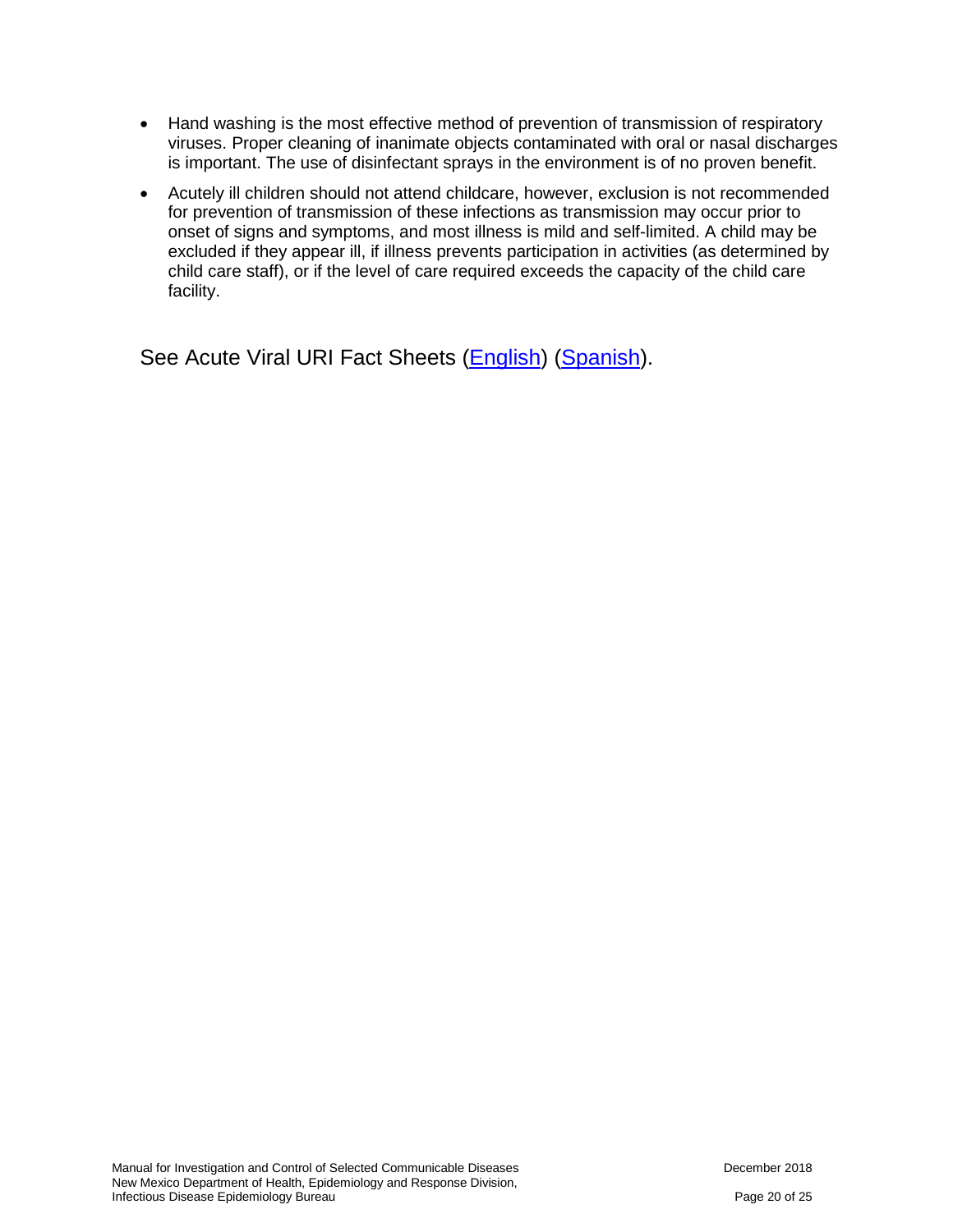# **Noninvasive Group A Streptococcal Infections**

# **Agent**

*Streptococcus pyogenes* (group A Streptococcus).

#### **Transmission**

Reservoir:

Humans.

Mode of Transmission:

Contact with respiratory tract secretions of infected persons. Inanimate objects do not play a significant part in the transmission of the disease.

Period of Communicability:

In untreated persons, up to several weeks or months. With adequate antibiotic therapy, communicability terminates after 24 hours.

# **Clinical Disease**

Incubation period:

Usually 2-5 days.

Illness:

Acute onset of fever, sore throat, exudative tonsillitis, tender cervical lymph nodes ("strep throat"), and possibly a diffuse erythematous sandpaper-like rash ("scarlet fever").

# **Laboratory Diagnosis**

Throat culture or rapid GAS antigen assay from throat swab.

## **Treatment**

Penicillin is the drug of choice in patients who are not allergic to penicillin, but a variety of other antimicrobial agents are also effective. Symptoms usually resolve within 24-48 hours after the start of treatment. Treatment decisions should be made by the patient's health care provider.

## **Control Measures**

- The most important means of reducing spread of noninvasive GAS disease is prompt identification and treatment of infections. Hand washing is recommended after contact with infected persons.
- Exclusion Children with streptococcal pharyngitis or scarlet fever should be excluded from child care until 24 hours of appropriate antibiotic therapy has been completed.
- Contacts of patients with GAS infections, who have recent or current clinical evidence of GAS infection, should be tested and treated if tests are positive.

See Acute Viral URI Fact Sheets [\(English\)](https://nmhealth.org/publication/view/general/5205/) [\(Spanish\)](https://nmhealth.org/publication/view/general/5206/).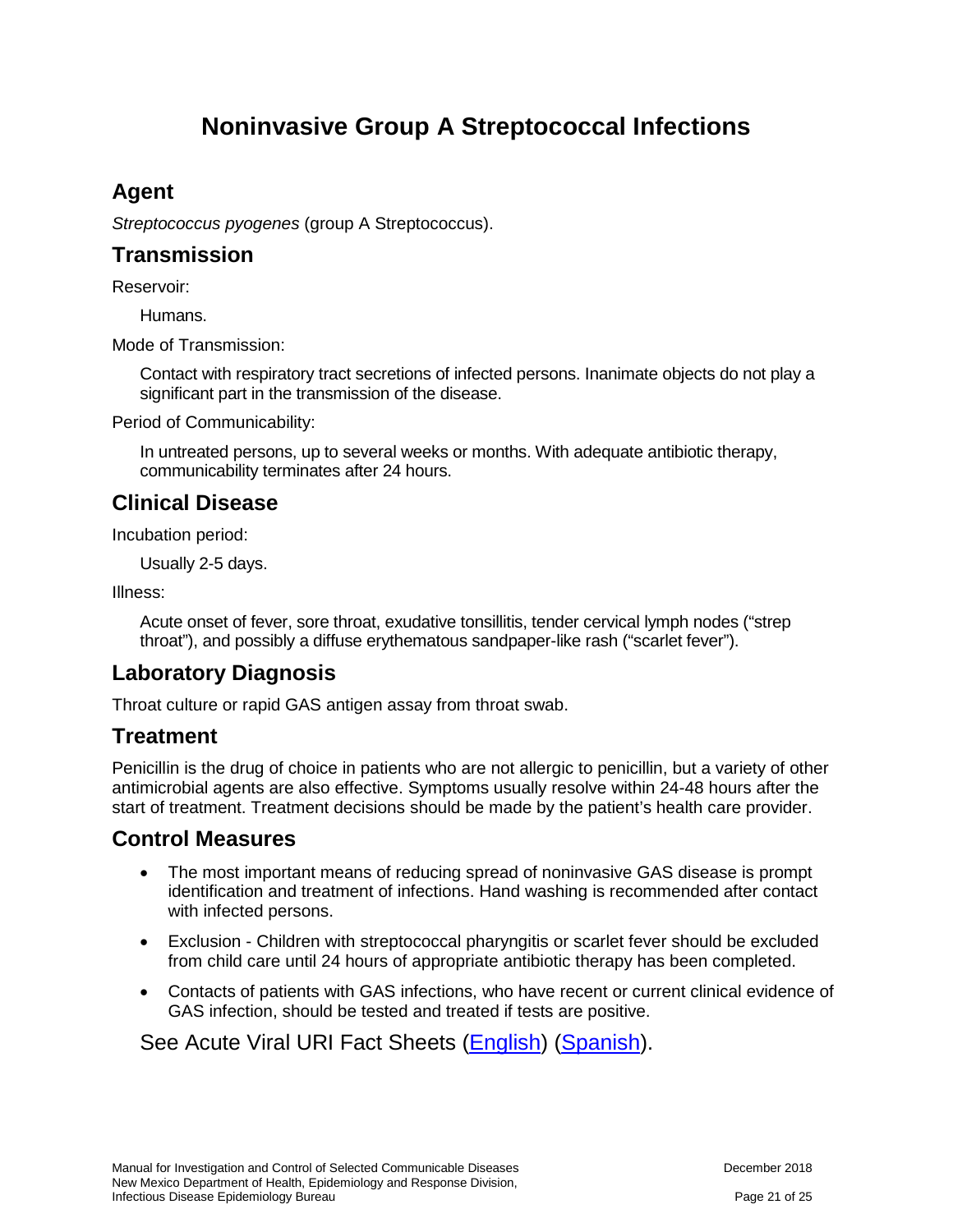# **Viral Meningitis**

# **Agents**

Viral – Numerous, including enteroviruses, arboviruses, herpes simplex, and varicella viruses.

# **Transmission**

Reservoir:

Humans

Mode of Transmission:

For both viral and bacterial meningitis, direct contact with infected secretions from throat or nose.

Period of Communicability:

Viral - many of the viruses have different periods of communicability, but generally persons are most infectious during the acute stage of the illness.

# **Clinical Disease**

Incubation period:

Varies depending on agent.

Illness:

For infants - unusual irritability, excessive crying with an inability to be comforted and highpitched cry. In children and adults, the severity of signs and symptoms may vary, but sign/symptom complex can include: abrupt onset of fever, chills, intense headache, nausea and vomiting, stiff neck, back pain, malaise, drowsiness, altered consciousness, prostration, and possibly rash. Convulsions may also occur.

# **Laboratory**

Viral – virus may be isolated in culture during early stages from throat washings and stool, and occasionally from cerebral spinal fluid (CSF).

# **Treatment**

Viral - supportive therapy under most circumstances.

# **Control Measures**

- Hand washing is the most important action to prevent transmission of infectious agents.
- Children with suspected meningitis represent a medical emergency and should be **immediately** evaluated by a health care provider and excluded from child care until the cause of the meningitis is identified. Additional intervention depends on the etiology of the disease.
- Viral Standard precautions are recommended when in contact with stool, nasal, and throat secretions.

See Acute Viral URI Fact Sheets [\(English\)](https://nmhealth.org/publication/view/general/5209/) [\(Spanish\)](https://nmhealth.org/publication/view/general/5210/).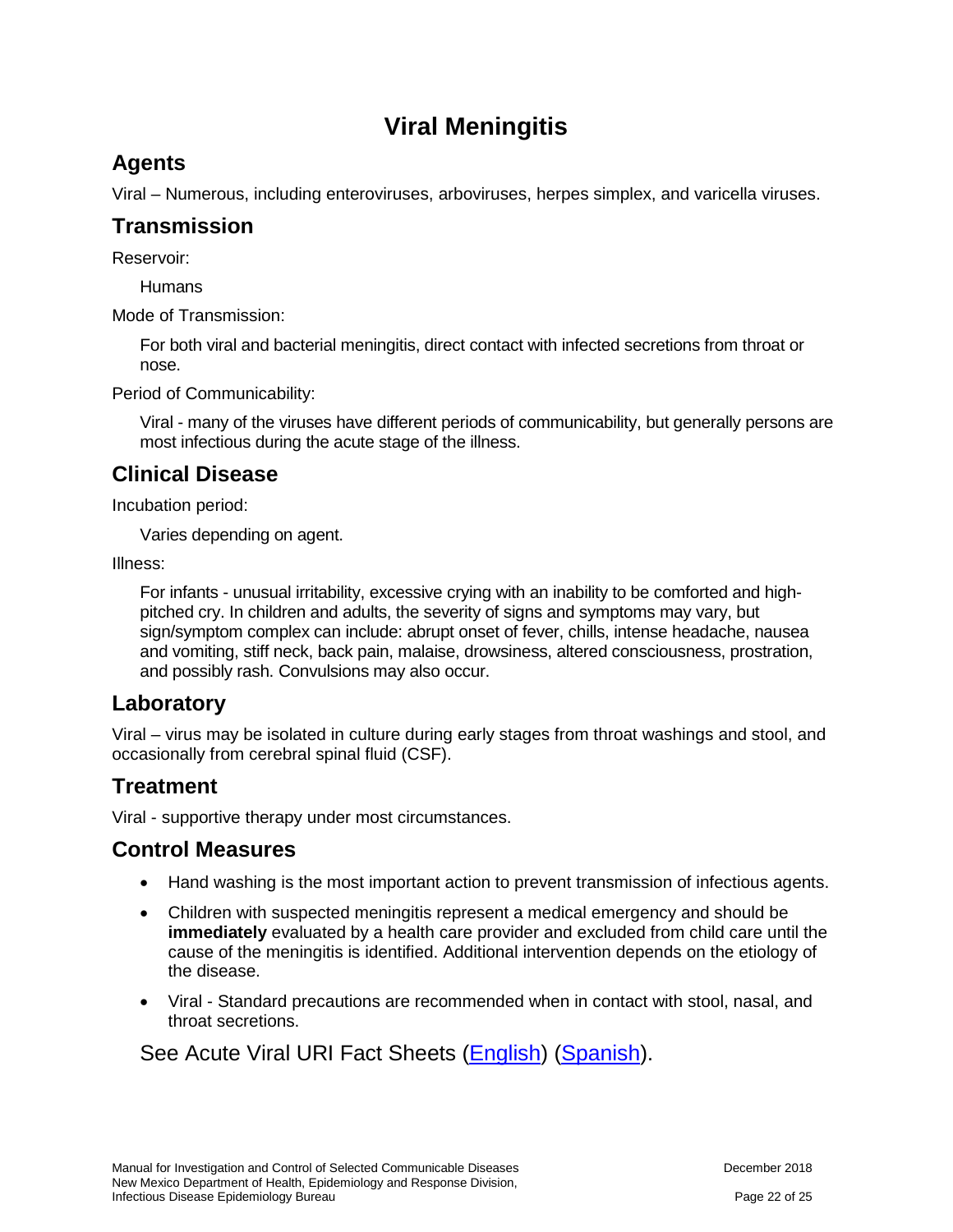#### **References**

American Academy of Pediatrics. In: Kimberlin, DW, et al eds. Red Book: 2018 Report of the Committee on Infectious Diseases. 31st ed. Itasca, IL: American Academy of Pediatrics; 2018.

Centers for Disease Control. ABCs of safe and healthy child care. Atlanta, GA: Centers for Disease Control; 1996.

Centers for Disease Control and Prevention. Epidemiology and prevention of vaccinepreventable diseases. 7<sup>th</sup> ed. Washington, D.C.: Public Health Foundation; 2002.

Heymann, DL, Ed. Control of Communicable Diseases Manual. 19<sup>th</sup> edition. Washington, DC: American Public Health Association; 2008.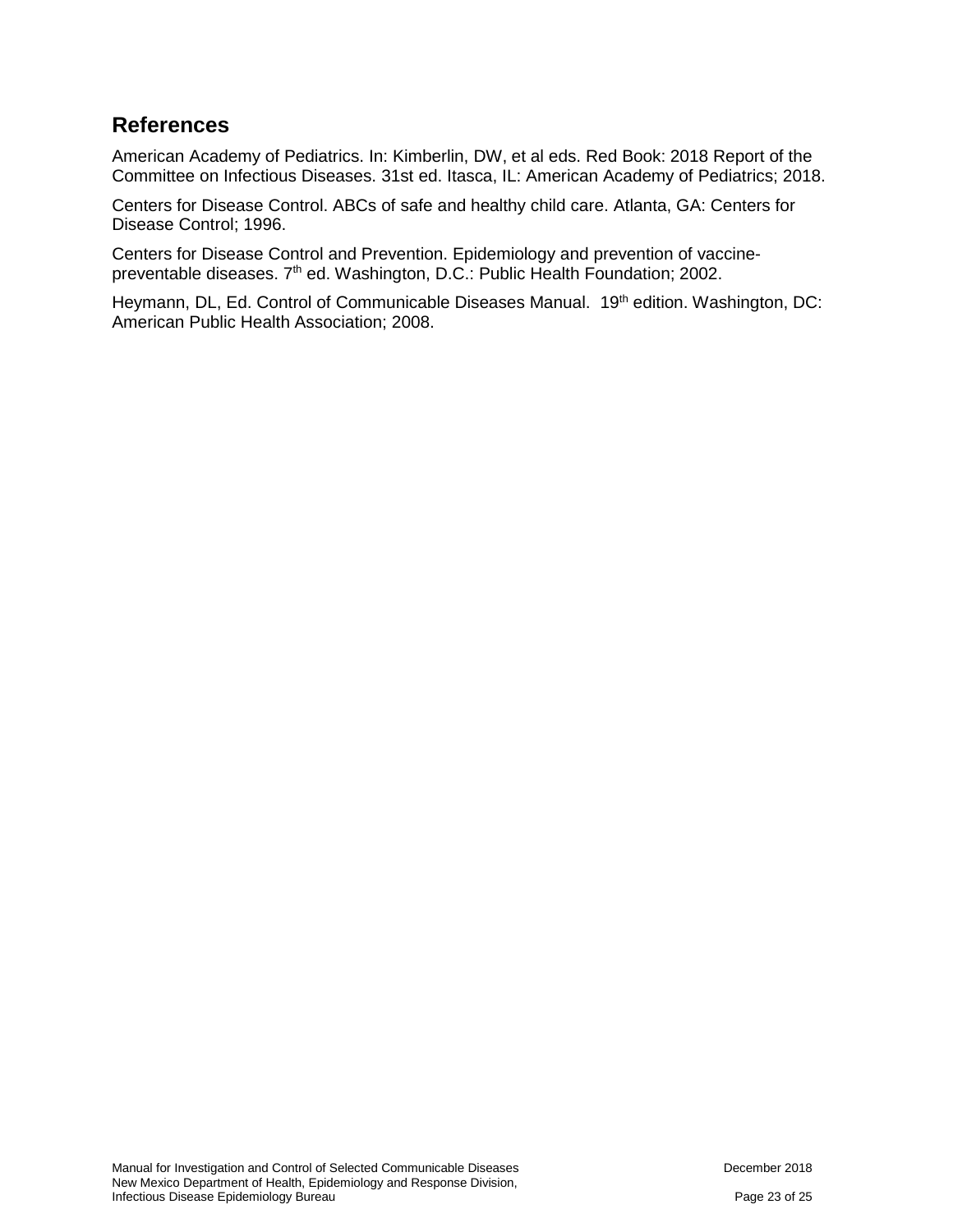# **Child Care Center Exclusion List**

The following list outlines exclusion for children attending day care centers who develop specific infectious diseases.

| <b>INFECTION</b>                                            | <b>EXCLUDE?</b> | <b>DURATION OF EXCLUSION</b>                                                    |
|-------------------------------------------------------------|-----------------|---------------------------------------------------------------------------------|
| AIDS/HIV                                                    | NO <sup>*</sup> |                                                                                 |
| Campylobacter                                               | <b>YES</b>      | Until diarrhea stops                                                            |
| Chickenpox/varicella                                        | <b>YES</b>      | Until all sores are dried and crusted                                           |
| Conjunctivitis (pink eye) with<br>white or yellow discharge | <b>YES</b>      | Until provider evaluation and approval<br>for return                            |
| Cryptosporidium                                             | <b>YES</b>      | Until diarrhea stops                                                            |
| Diarrhea - uncontrolled                                     | <b>YES</b>      | Until diarrhea stops                                                            |
| E. coli 0157 (or other STEC)                                | <b>YES</b>      | Until diarrhea stops and 2 negative stool<br>cultures (at least 24 hours apart) |
| Giardia                                                     | <b>YES</b>      | Until diarrhea stops                                                            |
| <b>Head Lice</b>                                            | $NO**$          |                                                                                 |
| <b>Hepatitis A</b>                                          | <b>YES</b>      | Until one week after onset of illness or<br>appearance of jaundice              |
| Hepatitis B and C                                           | NO <sup>*</sup> |                                                                                 |
| Herpes - multiple mouth<br>sores with drooling              | <b>YES</b>      | Until fever is gone and no drooling                                             |
| Herpes – single fever blisters                              | NO <sup>*</sup> |                                                                                 |
| Impetigo                                                    | <b>YES</b>      | Until 24 hours after treatment has begun                                        |
| <b>Mumps</b>                                                | <b>YES</b>      | Until 5 days after onset of parotid gland<br>swelling                           |
| <b>Pertussis</b>                                            | <b>YES</b>      | Until 5 days of appropriate antibiotic<br>therapy has been completed            |
| Rash Illness with fever                                     | <b>YES</b>      | Until provider determines not contagious                                        |